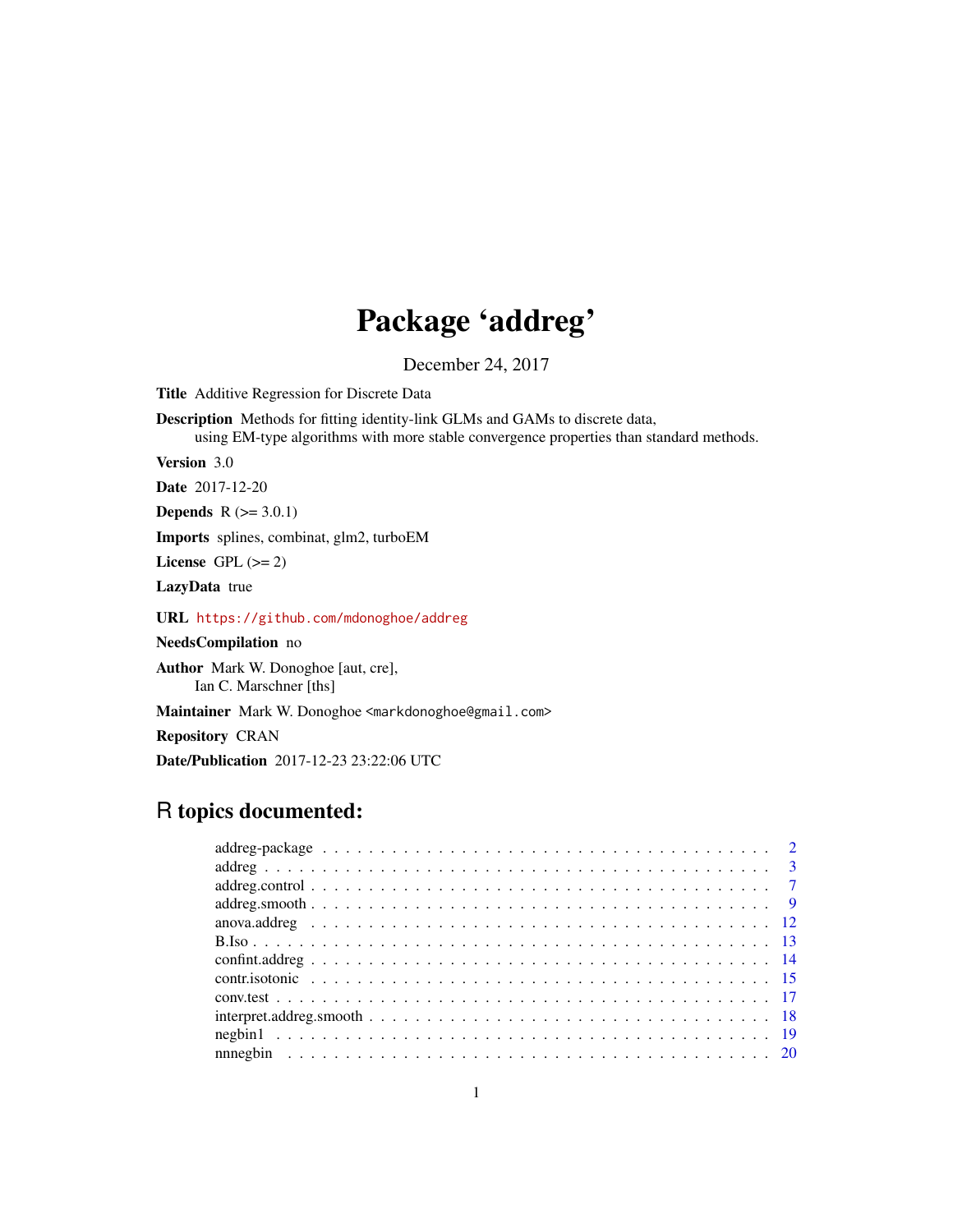<span id="page-1-0"></span>

| Index |  |
|-------|--|
|       |  |
|       |  |
|       |  |
|       |  |
|       |  |
|       |  |

<span id="page-1-1"></span>addreg-package *Additive Regression for Discrete Data*

# **Description**

Methods for fitting identity-link GLMs and GAMs to discrete data, using EM-type algorithms with more stable convergence properties than standard methods.

#### Details

| Package: | addreg      |
|----------|-------------|
| Type:    | Package     |
| Version: | 3.0         |
| Date:    | 2017-12-20  |
| License: | $GPL (= 2)$ |

This package provides methods to fit generalised linear models (GLMs) and generalised additive models (GAMs) with identity link functions to discrete data using binomial, Poisson and negative binomial models. It is planned that future versions will incorporate other types of discrete data models, such as multinomial regression.

The package has two primary functions: [addreg](#page-2-1) and addreg. smooth, together with various supporting functions. It is useful in two main situations. The first is when a standard GLM routine, such as  $g/m$ , fails to converge with such a model. The second is when a flexible semi-parametric component is desired in these models. One of the main purposes of this package is to provide parametric and semi-parametric adjustment of risk differences and rate differences.

Two approaches based on the EM algorithm can be used. These methods accommodate the required parameter constraints and are more stable than iteratively reweighted least squares. In a combinatorial EM algorithm (Marschner, 2014), a collection of restricted parameter spaces is defined which covers the full parameter space, and the EM algorithm is applied within each restricted parameter space in order to find a collection of restricted maxima of the log-likelihood function, from which can be obtained the global maximum over the full parameter space.

In the expanded EM approach, additional parameters are added to the model, and an EM algorithm finds the MLE of this overparameterised model by imposing constraints on each individual parameter. This requires a single application of the EM algorithm.

In either case, the EM algorithm may be accelerated by using the capabilities of the [turboEM](#page-0-0) package.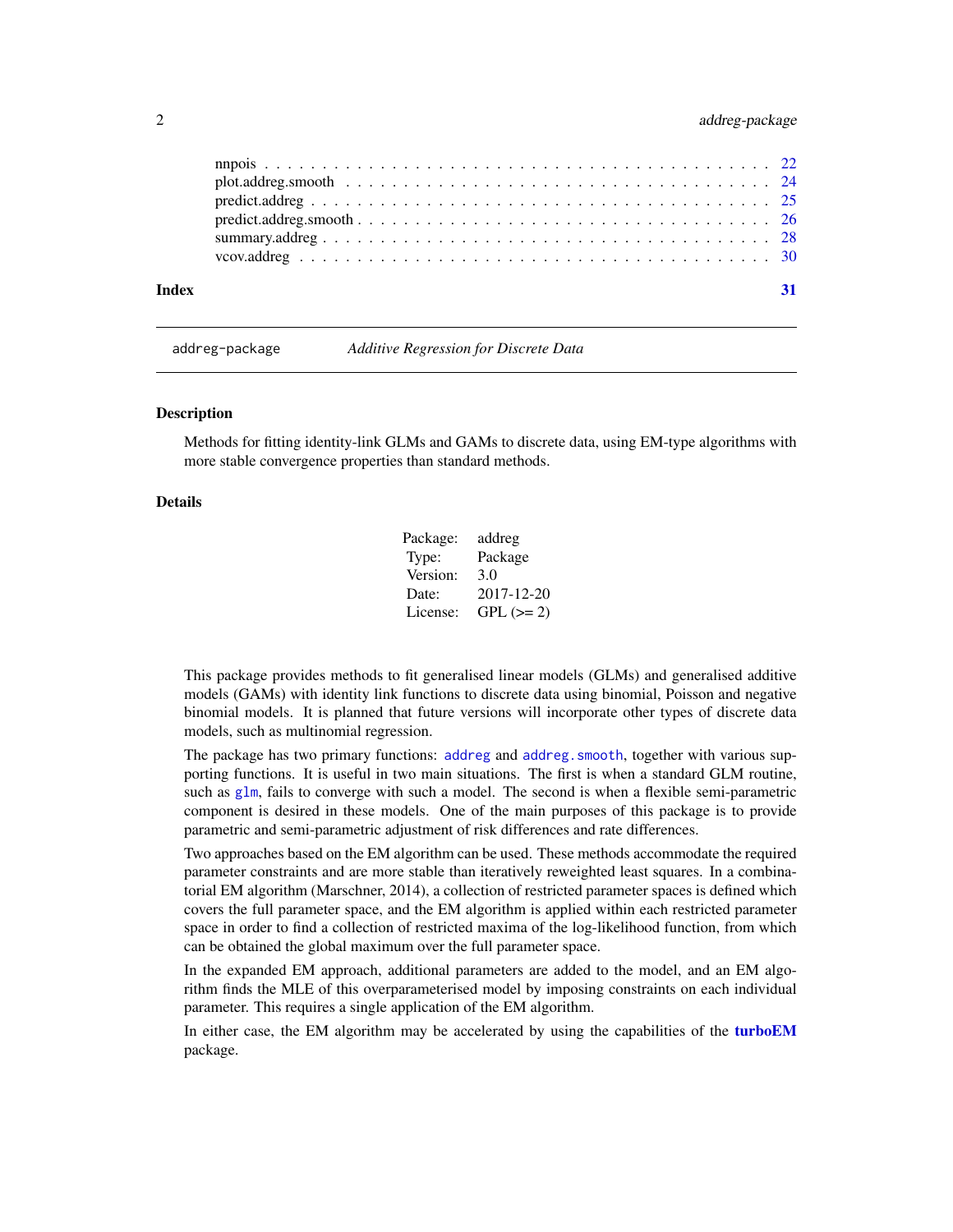#### <span id="page-2-0"></span>addreg 3

#### Author(s)

Mark W. Donoghoe <markdonoghoe@gmail.com>

Maintainer: Mark W. Donoghoe <markdonoghoe@gmail.com>

# References

Donoghoe, M. W. and I. C. Marschner (2014). Stable computational methods for additive binomial models with application to adjusted risk differences. *Computational Statistics and Data Analysis* 80: 184–196.

Donoghoe, M. W. and I. C. Marschner (2015). Flexible regression models for rate differences, risk differences and relative risks. *International Journal of Biostatistics* 11(1): 91–108.

Donoghoe, M. W. and I. C. Marschner (2016). Estimation of adjusted rate differences using additive negative binomial regression. *Statistics in Medicine* 35(18): 3166–3178.

Marschner, I. C. (2010). Stable computation of maximum likelihood estimates in identity link Poisson regression. *Journal of Computational and Graphical Statistics* 19(3): 666–683.

Marschner, I. C. (2014). Combinatorial EM algorithms. *Statistics and Computing* 24(6): 921–940.

#### See Also

[glm](#page-0-0)

#### Examples

## For examples, see example(addreg) and example(addreg.smooth)

<span id="page-2-1"></span>addreg *Additive Regression for Discrete Data*

#### Description

addreg fits additive (identity-link) Poisson, negative binomial and binomial regression models using a stable combinatorial EM algorithm.

#### Usage

```
addreg(formula, mono = NULL, family, data, standard, subset, na.action,
      start = NULL, offset, control = list(...), model = TRUE,
      method = c("cem", "em"),accelerate = c("em", "squarem", "pem", "qn"),
       control.method = list(), warn = TRUE, ...)
```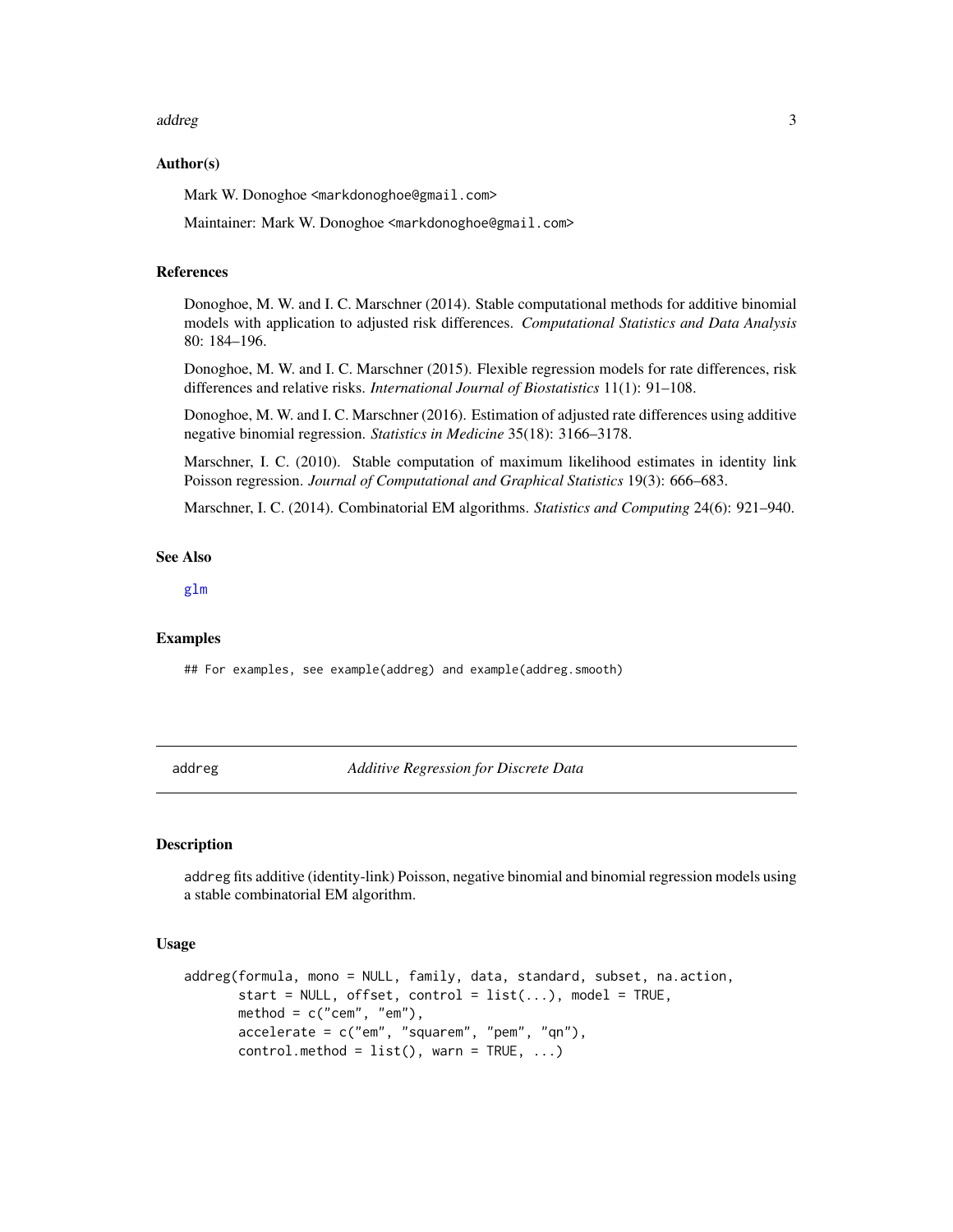# <span id="page-3-0"></span>Arguments

| formula   | an object of class "formula" (or one that can be coerced into that class): a<br>symbolic description of the model to be fitted. The details of model specification<br>are given under "Details". Note that the model must contain an intercept, and<br>2nd-order terms (such as interactions) or above are currently not supported -<br>see "Note".                               |
|-----------|-----------------------------------------------------------------------------------------------------------------------------------------------------------------------------------------------------------------------------------------------------------------------------------------------------------------------------------------------------------------------------------|
| mono      | a vector indicating which terms in formula should be restricted to have a mono-<br>tonically non-decreasing relationship with the outcome. May be specified as<br>names or indices of the terms.                                                                                                                                                                                  |
| family    | a description of the error distribution to be used in the model. This can be a<br>character string naming a family function, a family function or the result of a<br>call to a family function (see family for details of family functions), but here it<br>is restricted to be poisson, negbin1 or binomial family with identity link.                                           |
| data      | an optional data frame, list or environment (or object coercible by as . data. frame<br>to a data frame) containing the variables in the model. If not found in data,<br>the variables are taken from environment (formula), typically the environment<br>from which addreg is called.                                                                                            |
| standard  | a numeric vector of length equal to the number of cases, where each element<br>is a positive constant that (multiplicatively) standardises the fitted value of the<br>corresponding element of the response vector. Ignored for binomial family (two-<br>column specification of response should be used instead).                                                                |
| subset    | an optional vector specifying a subset of observations to be used in the fitting<br>process.                                                                                                                                                                                                                                                                                      |
| na.action | a function which indicates what should happen when the data contain NAs. The<br>default is set be the na. action setting of options, and is na. fail if that is<br>unset. The 'factory-fresh' default is na.omit. Another possible value is NULL,<br>no action. Value na. exclude can be useful.                                                                                  |
| start     | starting values for the parameters in the linear predictor, also with the starting<br>value for the scale as the last element when $family = negbin1$ .                                                                                                                                                                                                                           |
| offset    | this can be used to specify an <i>a priori</i> known component to be included in the<br>linear predictor during fitting. This should be NULL or a non-negative numeric<br>vector of length equal to the number of cases. One or more offset terms can<br>be included in the formula instead or as well, and if more than one is specified<br>their sum is used. See model.offset. |
|           | Ignored for binomial family; not yet implemented for negative binomial models.                                                                                                                                                                                                                                                                                                    |
| control   | list of parameters for controlling the fitting process, passed to addreg.control.                                                                                                                                                                                                                                                                                                 |
| model     | a logical value indicating whether the <i>model frame</i> (and, for binomial models,<br>the equivalent Poisson model) should be included as a component of the returned<br>value.                                                                                                                                                                                                 |
| method    | a character string that determines which algorithm to use to find the MLE: "cem"<br>for the combinatorial EM algorithm, which cycles through a sequence of con-<br>strained parameter spaces, or "em" for a single EM algorithm based on an over-<br>parameterised model.                                                                                                         |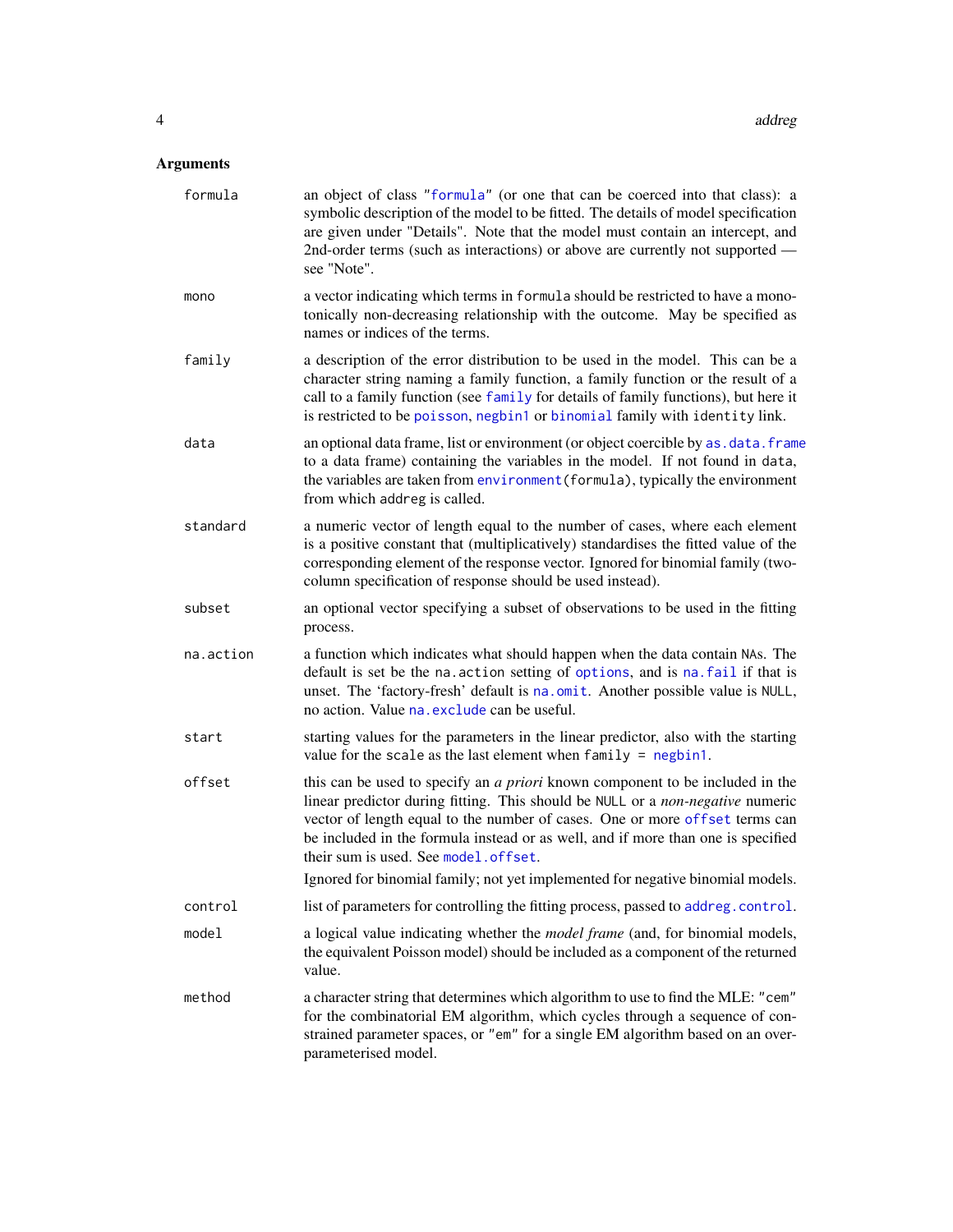#### <span id="page-4-0"></span>addreg **5**

| accelerate | a character string that determines the acceleration algorithm to be used, (par-<br>tially) matching one of "em" (no acceleration — the default), "squarem", "pem"<br>or "qn". See turboem for further details. Note that "decme" is not permitted. |
|------------|----------------------------------------------------------------------------------------------------------------------------------------------------------------------------------------------------------------------------------------------------|
|            | control method a list of control parameters for the acceleration algorithm, which are passed to<br>the control. method argument of turboem.                                                                                                        |
|            | If any items are not specified, the defaults are used.                                                                                                                                                                                             |
| warn       | a logical indicating whether or not warnings should be provided for non-convergence<br>or boundary values.                                                                                                                                         |
| $\ddots$   | arguments to be used to form the default control argument if it is not supplied<br>directly.                                                                                                                                                       |

#### Details

addreg fits a generalised linear model (GLM) with a Poisson or binomial error distribution and identity link function, as well as additive NegBin I models (which are not GLMs). Predictors are assumed to be continuous, unless they are of class [factor](#page-0-0), or are character or logical (in which case they are converted to factors). Specifying a predictor as monotonic using the mono argument means that for continuous terms, the associated coefficient will be restricted to be non-negative, and for categorical terms, the coefficients will be non-decreasing in the order of the factor levels. This allows semi-parametric monotonic regression functions, in the form of unsmoothed step-functions. For smooth regression functions see addreg. smooth.

As well as allowing monotonicity constraints, the function is useful when a standard GLM routine, such as [glm](#page-0-0), fails to converge with an identity-link Poisson or binomial model. If glm does achieve successful convergence, and addreg converges to an interior point, then the two results will be identical. However, [glm](#page-0-0) may still experience convergence problems even when addreg converges to an interior point. Note that if addreg converges to a boundary point, then it may differ slightly from [glm](#page-0-0) even if glm successfully converges, because of differences in the definition of the parameter space. addreg produces valid fitted values for covariate values within the Cartesian product of the observed range of covariate values, whereas [glm](#page-0-0) produces valid fitted values just for the observed covariate combinations (assuming it successfully converges). This issue is only relevant when addreg converges to a boundary point.

The computational method is a combinatorial EM algorithm (Marschner, 2014), which accommodates the parameter contraints in the model and is more stable than iteratively reweighted least squares. A collection of restricted parameter spaces is defined which covers the full parameter space, and the EM algorithm is applied within each restricted parameter space in order to find a collection of restricted maxima of the log-likelihood function, from which can be obtained the global maximum over the full parameter space. See Marschner (2010), Donoghoe and Marschner (2014) and Donoghoe and Marschner (2016) for further details.

Acceleration of the EM algorithm can be achieved through the methods of the [turboEM](#page-0-0) package, specified through the accelerate argument. However, note that these methods do not have the guaranteed convergence of the standard EM algorithm, particularly when the MLE is on the boundary of its (possibly constrained) parameter space.

#### Value

addreg returns an object of class "addreg", which inherits from classes "glm" and "lm". The function summary. addreg can be used to obtain or print a summary of the results.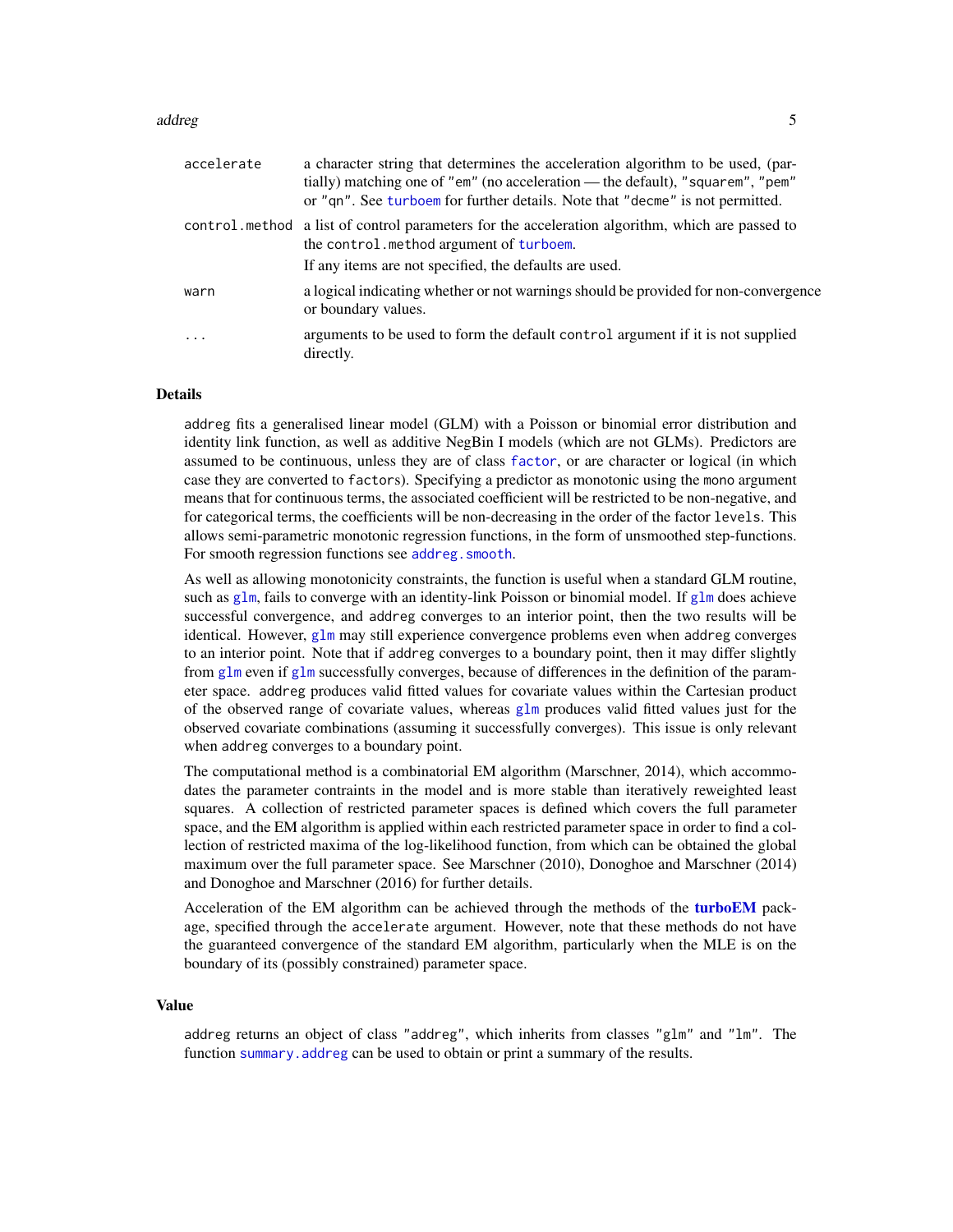<span id="page-5-0"></span>The generic accessor functions [coefficients](#page-0-0), [fitted.values](#page-0-0) and [residuals](#page-0-0) can be used to extract various useful features of the value returned by addreg. Note that [effects](#page-0-0) will not work.

An object of class "addreg" is a list containing the same components as an object of class "glm" (see the "Value" section of  $g/m$ ), but without contrasts,  $qr$ , R or effects components. It also includes:

| loglik  | the maximised log-likelihood.                                                                                                                                                                            |
|---------|----------------------------------------------------------------------------------------------------------------------------------------------------------------------------------------------------------|
| aic.c   | a small-sample corrected version of Akaike's An Information Criterion (Hur-<br>vich, Simonoff and Tsai, 1998). This is used by addreg. smooth to choose the<br>optimal number of knots for smooth terms. |
| xminmax | the minimum and maximum observed values for each of the continuous covari-<br>ates, to help define the covariate space of the model.                                                                     |
|         | Ag well as for Deisson and negative hinemial models.                                                                                                                                                     |

As well as, for Poisson and negative binomial models:

nn.coefficients

|          | estimated coefficients associated with the non-negative parameterisation corre-<br>sponding to the MLE. |
|----------|---------------------------------------------------------------------------------------------------------|
| nn.x     | non-negative model matrix associated with nn. coefficients.                                             |
| standard | the standard argument.                                                                                  |

Or, for binomial models:

model.addpois if requested, the addreg object for the associated identity-link Poisson model.

The scale component of the result is fixed at 1 for Poisson and binomial models, and is the constant overdispersion parameter for negative binomial models (that is, scale =  $1 + \phi$ ) where  $Var(\mu)$  =  $(1 + \phi)\mu$ ).

#### **Note**

Due to the way the covariate space is defined in the CEM algorithm, specifying interactions in the formula is not currently supported by addreg. 2-way interactions between factors can be included by calculating a new factor term that has levels corresponding to all possible combinations of the factor levels. See the Example.

#### Author(s)

Mark W. Donoghoe <markdonoghoe@gmail.com>

#### References

Donoghoe, M. W. and I. C. Marschner (2014). Stable computational methods for additive binomial models with application to adjusted risk differences. *Computational Statistics and Data Analysis* 80: 184–196.

Donoghoe, M. W. and I. C. Marschner (2016). Estimation of adjusted rate differences using additive negative binomial regression. *Statistics in Medicine* 35(18): 3166–3178.

Hurvich, C. M., J. S. Simonoff and C.-L. Tsai (1998). Smoothing parameter selection in nonparametric regression using an improved Akaike information criterion. *Journal of the Royal Statistical Society: Series B (Statistical Methodology)* 60(2): 271–293.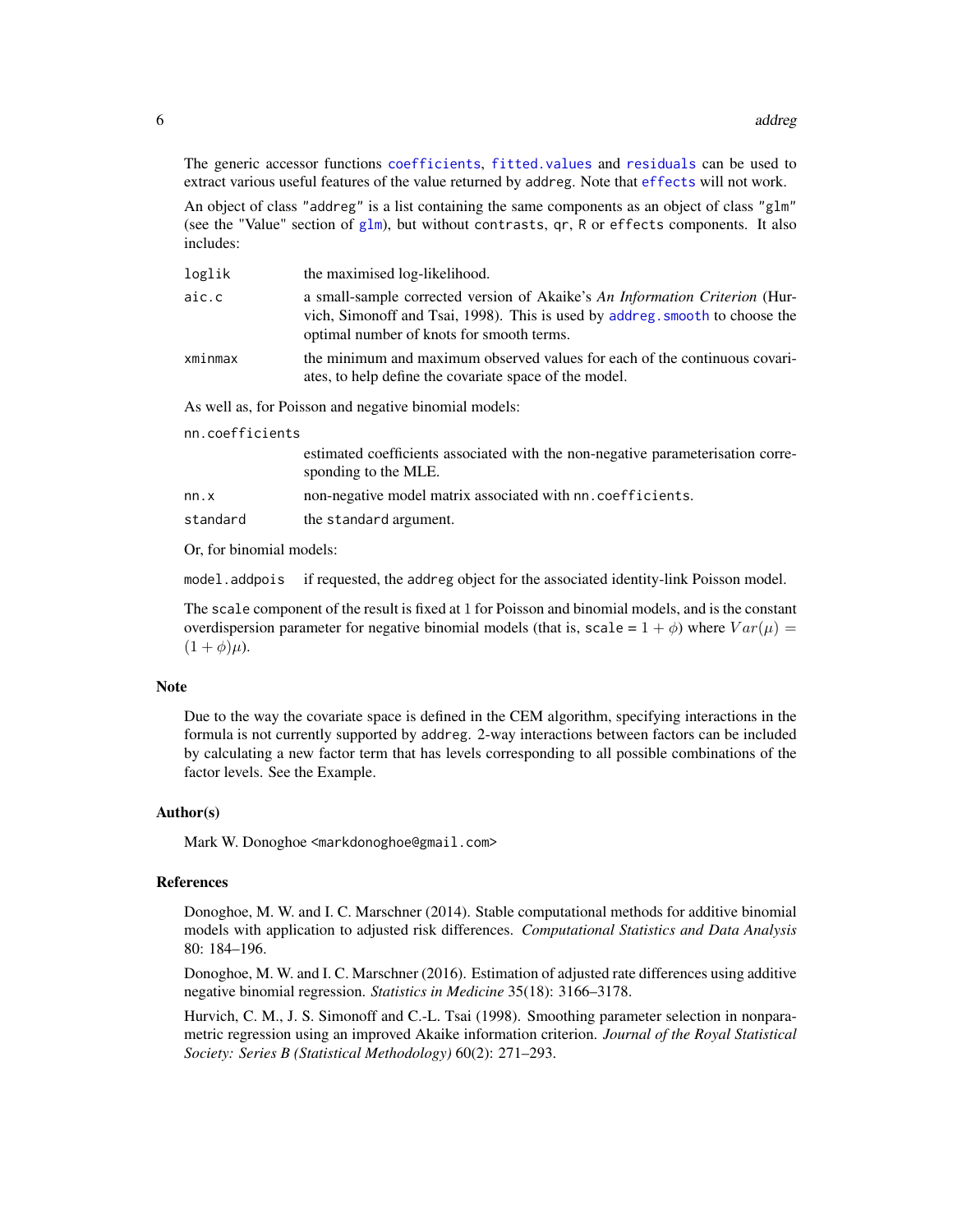<span id="page-6-0"></span>Marschner, I. C. (2010). Stable computation of maximum likelihood estimates in identity link Poisson regression. *Journal of Computational and Graphical Statistics* 19(3): 666–683.

Marschner, I. C. (2014). Combinatorial EM algorithms. *Statistics and Computing* 24(6): 921–940.

#### Examples

```
require(glm2)
data(crabs)
#============================================================================
# identity-link Poisson model with periodic non-convergence when glm is used
#============================================================================
crabs.boot <- crabs[crabs$Rep1,-c(5:6)]
crabs.boot$width.shifted <- crabs.boot$Width - min(crabs$Width)
fit.glm <- glm(Satellites ~ width.shifted + factor(Dark) + factor(GoodSpine),
 family = poisson(identity), data = crabs.boot, start = rep(1,4),
 control = glm.contrib(trace = TRUE)fit.addreg <- addreg(formula(fit.glm), family = poisson, data = crabs.boot,
 trace = 1)
# Speed up convergence by using single EM algorithm
fit.addreg.em <- update(fit.addreg, method = "em")
# Speed up convergence by using acceleration methods
fit.addreg.acc <- update(fit.addreg, accelerate = "squarem")
fit.addreg.em.acc <- update(fit.addreg.em, accelerate = "squarem")
# Usual S3 methods work on addreg objects
summary(fit.addreg)
vcov(fit.addreg)
confint(fit.addreg)
summary(predict(fit.addreg), type = "response")
fit.addreg2 <- addreg(update(formula(fit.glm), ~ . - factor(GoodSpine)),
  family = poisson, data = crabs.boot, trace = 1)
anova(fit.addreg2, fit.addreg, test = "LRT")
# Account for overdispersion (use start to speed it up a little)
fit.addreg.od <- addreg(Satellites ~ factor(Dark) + factor(GoodSpine),
  family = negbin1, data = crabs.boot, trace = 1,
 start = c(4.3423675,-2.4059273,-0.4531984,5.969648))
summary(fit.addreg.od)
```
<span id="page-6-1"></span>addreg.control *Auxiliary for Controlling addreg Fitting*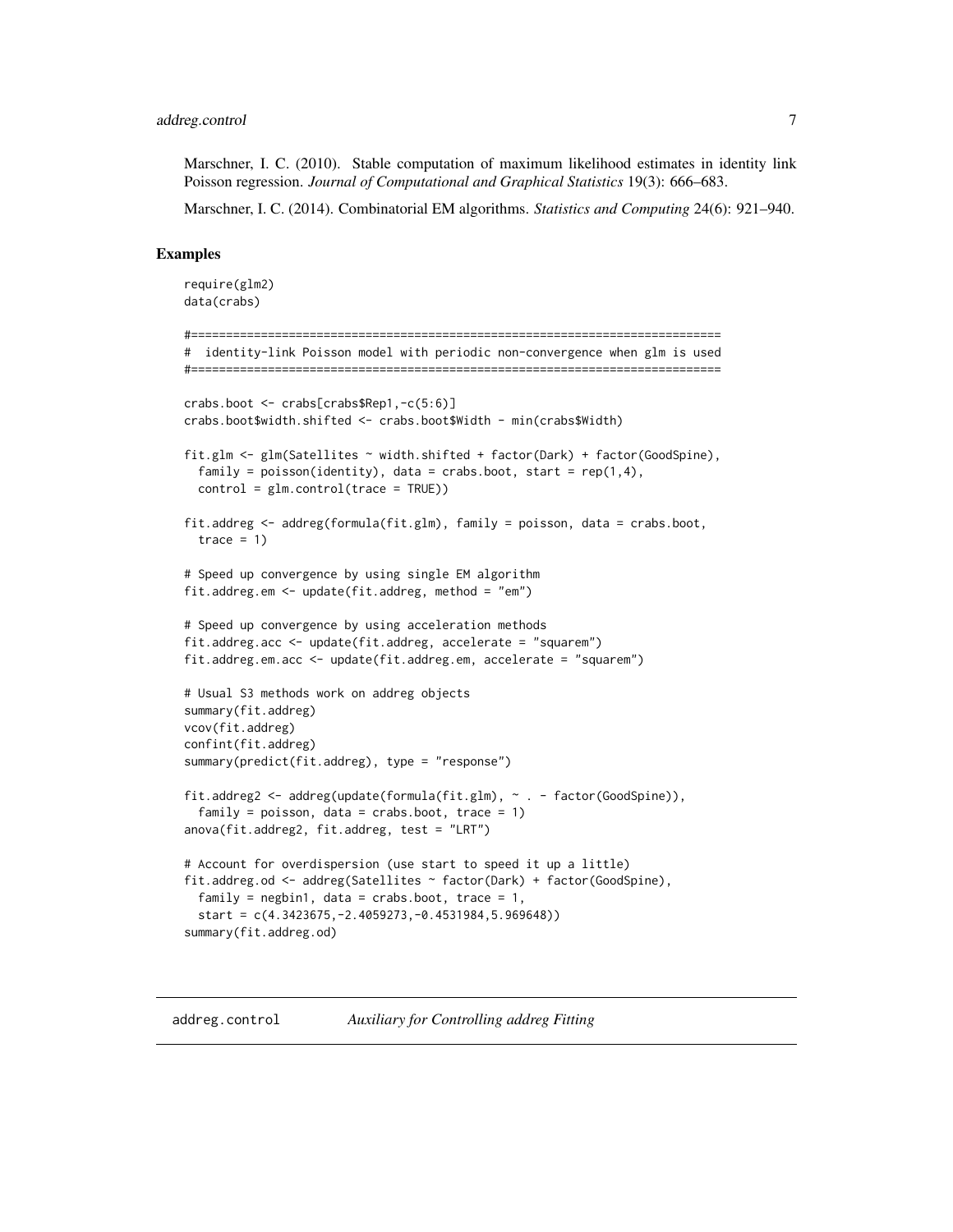## <span id="page-7-0"></span>Description

Auxiliary function for [addreg](#page-2-1) fitting. Typically only used internally by [nnpois](#page-21-1) and [nnnegbin](#page-19-1), but may be used to construct a control argument to these functions.

#### Usage

```
addreg.control(bound.tol = 1e-06, epsilon = 1e-10, maxit = 10000, trace = 0)
```
# Arguments

| bound.tol | positive tolerance specifying the interior of the parameter space. If the fitted<br>model is more than bound, tol away from the boundary of the parameter space<br>then it is assumed to be in the interior. This can allow the computational method<br>to terminate early if an interior maximum is found. No early termination is<br>attempted if bound. $tol = Inf.$ |
|-----------|-------------------------------------------------------------------------------------------------------------------------------------------------------------------------------------------------------------------------------------------------------------------------------------------------------------------------------------------------------------------------|
| epsilon   | positive convergence tolerance $\epsilon$ ; the estimates are considered to have converged<br>when $\sqrt{\sum (\theta_{old} - \theta_{new})^2}/\sqrt{\sum \theta_{old}^2} < \epsilon$ , where $\theta$ is the vector of parameter<br>estimates. See conv. test.                                                                                                        |
| maxit     | integer giving the maximum number of EM algorithm iterations for a given pa-<br>rameterisation.                                                                                                                                                                                                                                                                         |
| trace     | number indicating level of output that should be produced. $\geq$ 1 gives output for<br>each parameterisation, $\geq$ 2 gives output at each iteration.                                                                                                                                                                                                                 |

### Details

This is used similarly to [glm.control](#page-0-0). The control argument of [addreg](#page-2-1) is by default passed to the control argument of [nnpois](#page-21-1) or [nnnegbin](#page-19-1).

When trace is greater than zero, calls to [cat](#page-0-0) produce the output. Hence, [options\(](#page-0-0)digits =  $\star$ ) can be used to increase the precision.

# Value

A list with components named as the arguments.

#### Author(s)

Mark W. Donoghoe <markdonoghoe@gmail.com>

# See Also

[glm.control](#page-0-0), the equivalent function for [glm](#page-0-0) fitting.

[nnpois](#page-21-1) and [nnnegbin](#page-19-1), the functions used to fit [addreg](#page-2-1) models.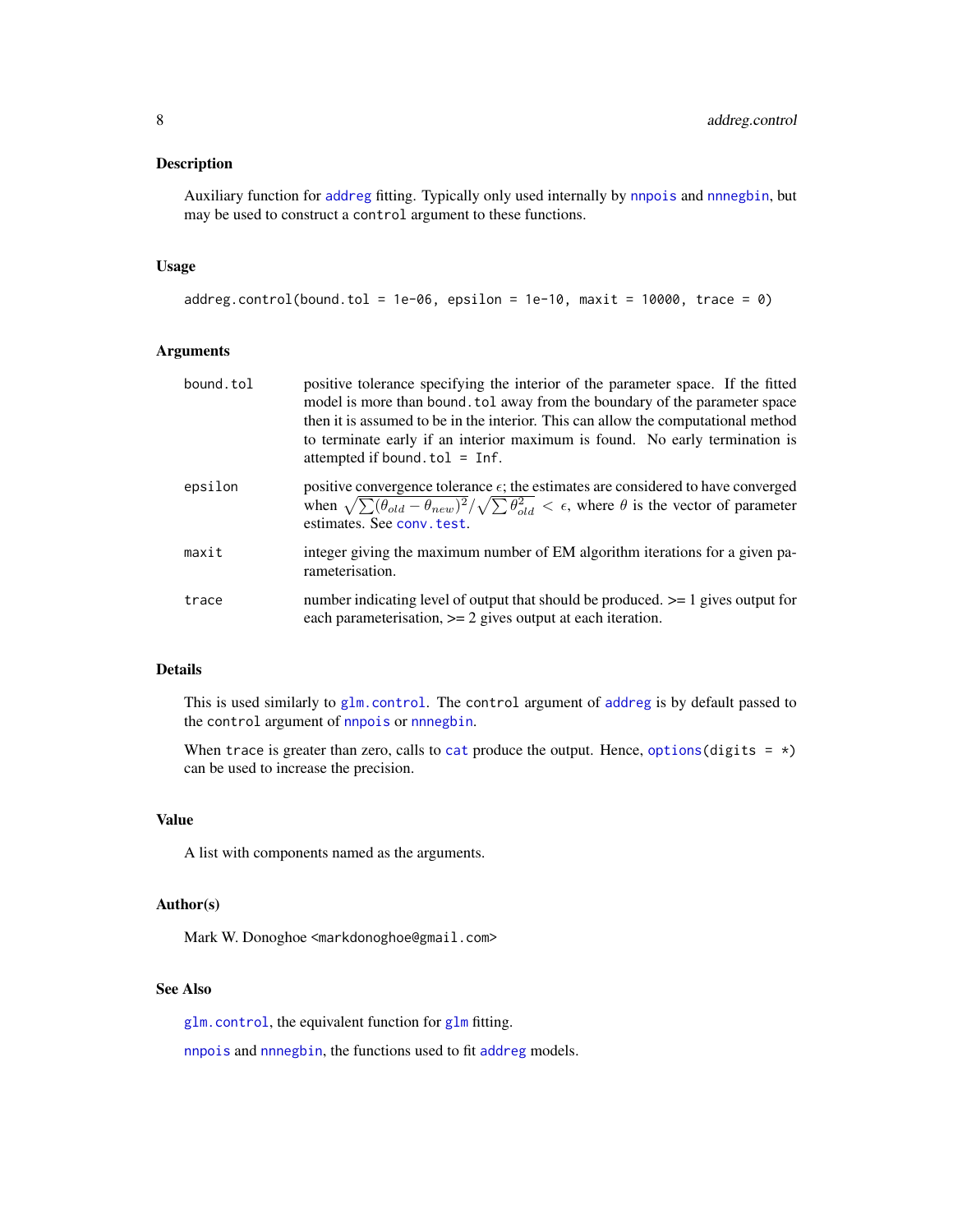# <span id="page-8-0"></span>addreg.smooth 9

#### Examples

## Variation on example(glm.control) :

```
counts <- c(18,17,15,20,10,20,25,13,12)
outcome <- gl(3,1,9)
treatment \leq gl(3,3)
oo <- options(digits = 12)
addreg.D93X <- addreg(counts \sim outcome + treatment, family = poisson,
  trace = 2, epsilon = 1e-2)
options(oo)
coef(addreg.D93X)
```
<span id="page-8-1"></span>addreg.smooth *Smooth Additive Regression for Discrete Data*

#### Description

addreg.smooth fits additive (identity-link) Poisson, negative binomial and binomial regression models using a stable EM algorithm. It provides additional flexibility over [addreg](#page-2-1) by allowing for semi-parametric terms.

#### Usage

```
addreg.smooth(formula, mono = NULL, family, data, standard, subset,
             na.action, offset, control = list(...), model = TRUE,
             model.addreg = FALSE, method = c("cem", "em"),
             accelerate = c("em", "square", "pem", "qm"),control.method = list(), ...)
```
#### Arguments

| formula | an object of class "formula" (or one that can be coerced into that class): a<br>symbolic description of the model to be fitted. The details of model specification<br>are given under "Details". The model must contain an intercept and at least<br>one semi-parametric term, included by using the B or I so functions. Note that<br>2nd-order terms (such as interactions) or above are not currently supported (see<br>addreg). |
|---------|-------------------------------------------------------------------------------------------------------------------------------------------------------------------------------------------------------------------------------------------------------------------------------------------------------------------------------------------------------------------------------------------------------------------------------------|
| mono    | a vector indicating which terms in formula should be restricted to have a mono-<br>tonically non-decreasing relationship with the outcome. May be specified as<br>names or indices of the terms.                                                                                                                                                                                                                                    |
|         | Iso() terms are always monotonic.                                                                                                                                                                                                                                                                                                                                                                                                   |
| family  | a description of the error distribution to be used in the model. This can be a<br>character string naming a family function, a family function or the result of a<br>call to a family function (see family for details of family functions), but here it<br>is restricted to be poisson, negbin1 or binomial family with identity link.                                                                                             |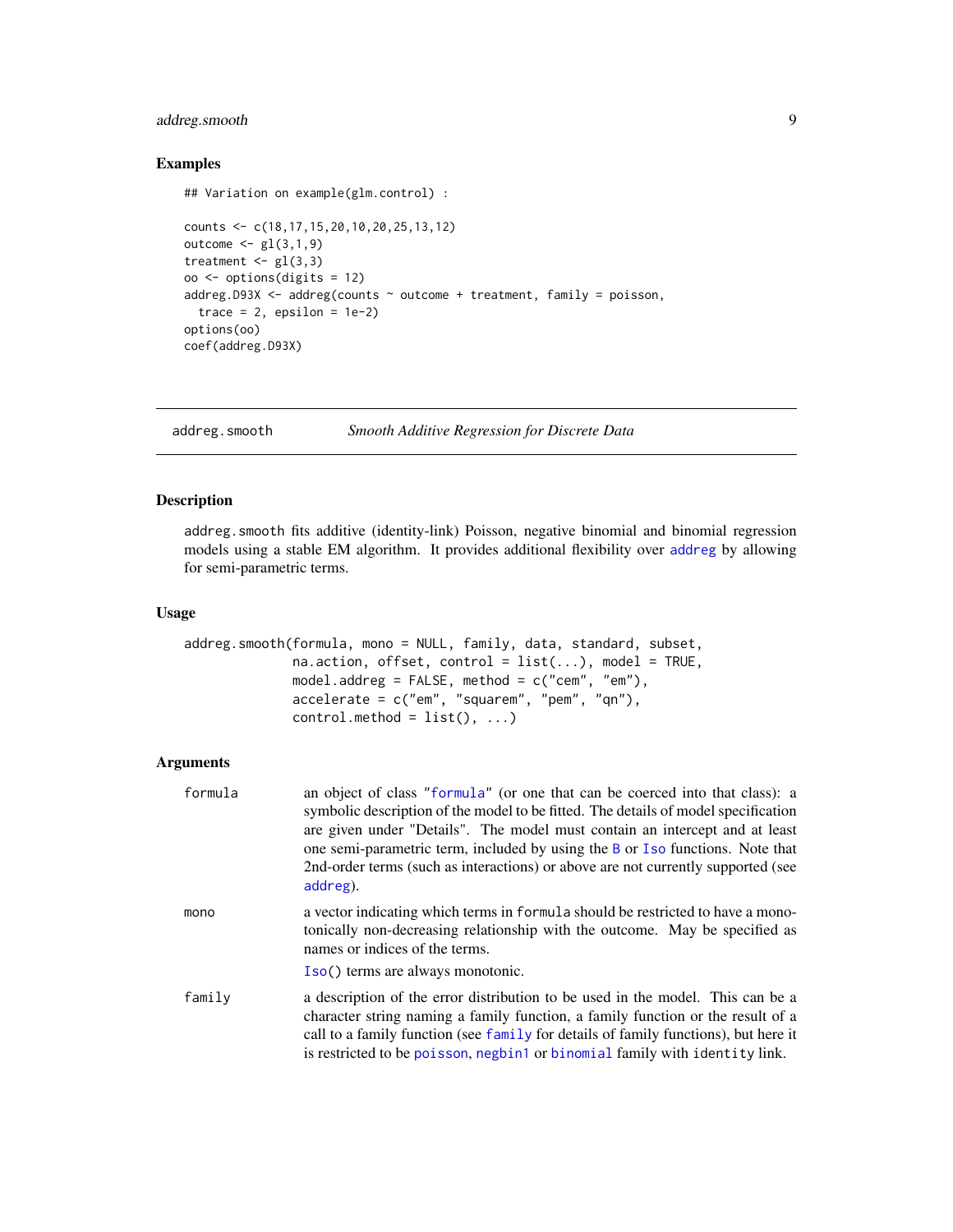<span id="page-9-0"></span>

| data         | an optional data frame, list or environment (or object coercible by as . data. frame<br>to a data frame) containing the variables in the model. If not found in data,<br>the variables are taken from environment (formula), typically the environment<br>from which addreg. smooth is called.                                                                              |
|--------------|-----------------------------------------------------------------------------------------------------------------------------------------------------------------------------------------------------------------------------------------------------------------------------------------------------------------------------------------------------------------------------|
| standard     | a numeric vector of length equal to the number of cases, where each element<br>is a positive constant that (multiplicatively) standardises the fitted value of the<br>corresponding element of the response vector. Ignored for binomial family (the<br>two-column specification of response should be used instead).                                                       |
| subset       | an optional vector specifying a subset of observations to be used in the fitting<br>process.                                                                                                                                                                                                                                                                                |
| na.action    | a function which indicates what should happen when the data contain NAs. The<br>default is set be the na. action setting of options, and is na. fail if that is<br>unset. The 'factory-fresh' default is na.omit. Another possible value is NULL,<br>no action. Value na exclude can be useful.                                                                             |
| offset       | this can be used to specify an a priori known component to be included in the<br>linear predictor during fitting. This should be NULL or a non-negative numeric<br>vector of length equal to the number of cases. One or more offset terms can<br>be included in the formula instead or as well, and if more than one is specified<br>their sum is used. See model. offset. |
|              | Ignored for binomial family; not yet implemented for negative binomial models.                                                                                                                                                                                                                                                                                              |
| control      | list of parameters for controlling the fitting process, passed to addreg.control.                                                                                                                                                                                                                                                                                           |
| model        | a logical value indicating whether the model frame (and, for binomial models,<br>the equivalent Poisson model) should be included as a component of the returned<br>value.                                                                                                                                                                                                  |
| model.addreg | a logical value indicating whether the fitted addreg object should be included<br>as a component of the returned value.                                                                                                                                                                                                                                                     |
| method       | a character string that determines which EM-type algorithm to use to find the<br>MLE: "cem" for the combinatorial EM algorithm, which cycles through a se-<br>quence of constrained parameter spaces, or "em" for a single EM algorithm<br>based on an overparameterised model.                                                                                             |
| accelerate   | a character string that determines the acceleration algorithm to be used, (par-<br>tially) matching one of "em" (no acceleration - the default), "squarem", "pem"<br>or "qn". See turboem for further details. Note that "decme" is not permitted.                                                                                                                          |
|              | control.method a list of control parameters for the acceleration algorithm, which are passed to<br>the control.method argument of turboem.                                                                                                                                                                                                                                  |
|              | If any items are not specified, the defaults are used.                                                                                                                                                                                                                                                                                                                      |
| $\cdots$     | arguments to be used to form the default control argument if it is not supplied<br>directly.                                                                                                                                                                                                                                                                                |

# Details

addreg.smooth performs the same fitting process as [addreg](#page-2-1), providing a stable maximum likelihood estimation procedure for identity-link Poisson, negative binomial or binomial models, with the added flexibility of allowing semi-parametric [B](#page-12-1) and [Iso](#page-12-1) terms (note that addreg. smooth will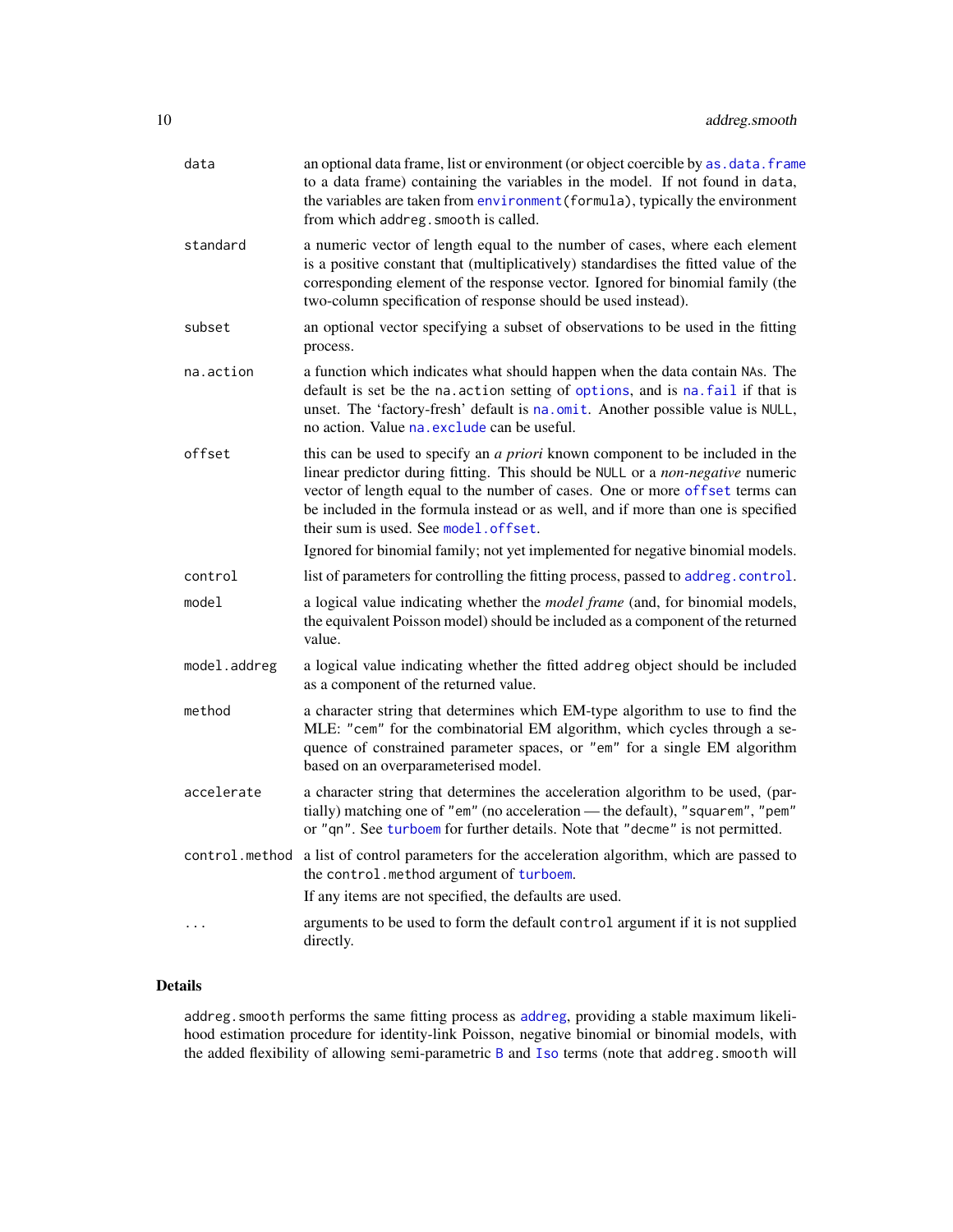#### <span id="page-10-0"></span>addreg.smooth 11

stop with an error if no semi-parametric terms are specified in the right-hand side of the formula; [addreg](#page-2-1) should be used instead).

The method partitions the parameter space associated with the semi-parametric part of the model into a sequence of constrained parameter spaces, and defines a fully parametric addreg model for each. The model with the highest log-likelihood is the MLE for the semi-parametric model (see Donoghoe and Marschner, 2015).

Acceleration of the EM algorithm can be achieved through the methods of the [turboEM](#page-0-0) package, specified through the accelerate argument. However, note that these methods do not have the guaranteed convergence of the standard EM algorithm, particularly when the MLE is on the boundary of its (possibly constrained) parameter space.

# Value

An object of class "addreg.smooth", which contains the same objects as class "addreg" (the same as ["glm"](#page-0-0) objects, without contrasts, qr, R or effects components), as well as:

| model.addreg | if model. addreg is TRUE; the addreg object for the fully parametric model cor-<br>responding to the fitted model.                             |
|--------------|------------------------------------------------------------------------------------------------------------------------------------------------|
|              | xminmax, smooth the minimum and maximum observed values for each of the smooth terms in the<br>model, to help define the covariate space.      |
| full.formula | the component from interpret.addreg.smooth(formula) that contains the<br>formula term with any additional arguments to the B function removed. |
| knots        | a named list containing the knot vectors for each of the smooth terms in the<br>model.                                                         |

# Author(s)

Mark W. Donoghoe <markdonoghoe@gmail.com>

# References

Donoghoe, M. W. and I. C. Marschner (2015). Flexible regression models for rate differences, risk differences and relative risks. *International Journal of Biostatistics* 11(1): 91–108.

Marschner, I. C. (2014). Combinatorial EM algorithms. *Statistics and Computing* 24(6): 921–940.

#### See Also

[addreg](#page-2-1)

#### Examples

```
## Simple example
dat <- data.frame(x1 = c(3.2,3.3,3.4,7.9,3.8,0.7,2.0,5.4,8.4,3.0,1.8,5.6,5.5,9.0,8.2),
  x2 = c(1, 0, 0, 1, 0, 1, 0, 0, 0, 0, 1, 0, 1, 1, 0),
  n = c(6, 7, 5, 9, 10, 7, 9, 6, 6, 7, 7, 8, 6, 8, 10),
  y = c(2,1,2,6,3,1,2,2,4,4,1,2,5,7,7))m1 < - addreg.smooth(cbind(y, n-y) \sim B(x1, knot.name = 1:3) + factor(x2), mono = 1,
  data = dat, family = binomial, trace = 1)
```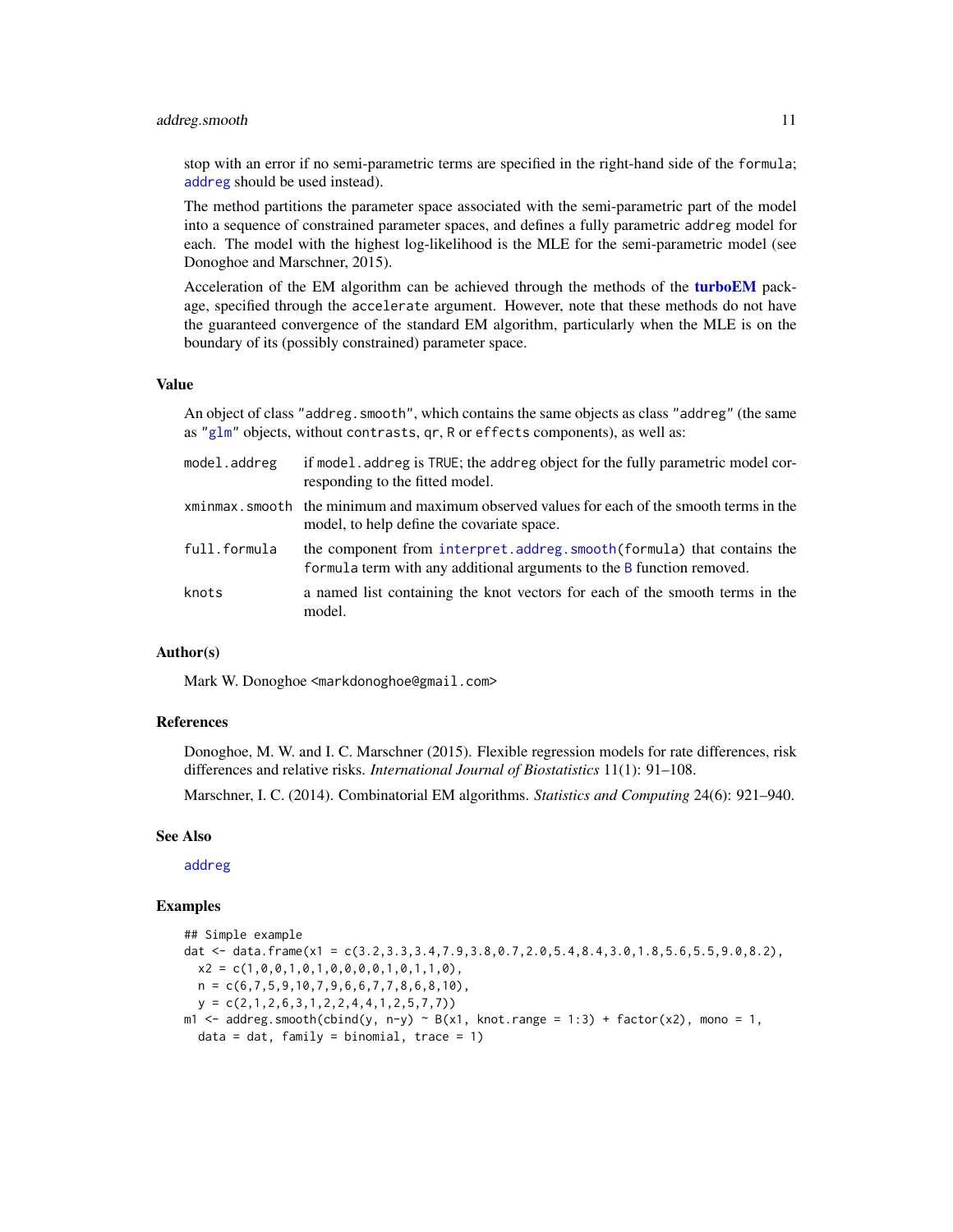```
plot(m1, at = data-frame(x2 = 0:1))points(dat$x1, dat$y / dat$n, col = rainbow(2)[dat$x2 + 1], pch = 20)
```
anova.addreg *Analysis of Deviance for addreg Fits*

#### Description

Compute an analysis of deviance table for more than one GLM fitted using [addreg](#page-2-1).

#### Usage

## S3 method for class 'addreg'  $anova(object, ..., test = NULL)$ 

#### Arguments

| object. | objects of class "addreg", typically the result of a call to addreg, or a list of<br>objects for the "addreglist" method. |
|---------|---------------------------------------------------------------------------------------------------------------------------|
| test    | a character string, (partially) matching one of "Chisq", "LRT", "Rao", "F" or<br>"Cp". See stat.anova.                    |

#### Details

Unlike [anova.glm](#page-0-0), specifying a single object is not allowed.

The table has a row for the residual degrees of freedom and deviance for each model. For all but the first model, the change in degrees of freedom and deviance is also given. (This only makes statistical sense if the models are nested.) It is conventional to list the models from smallest to largest, but this is up to the user.

Models where the MLE lies on the boundary of the parameter space will be automatically removed from the list (with a warning), because asymptotic results to not apply to such models.

The table will optionally contain test statistics (and p-values) comparing the reduction in deviance for the row to the residuals. Mallows' *Cp* statistic is the residual deviance plus twice the estimate of  $\sigma^2$  times the residual degrees of freedom, which is closely related to AIC. You can also choose "LRT" and "Rao" for likelihood ratio tests and Rao's efficient score test. The former is synonymous with "Chisq" (although both have an asymptotic chi-square distribution).

# Value

An object of class "anova" inheriting from class "data.frame".

#### Warning

The comparison between two or more models will only be valid if they are fitted to the same dataset. This may be a problem if there are missing values and  $R$ 's default of na. action = na. omit is used, and anova will detect this with an error.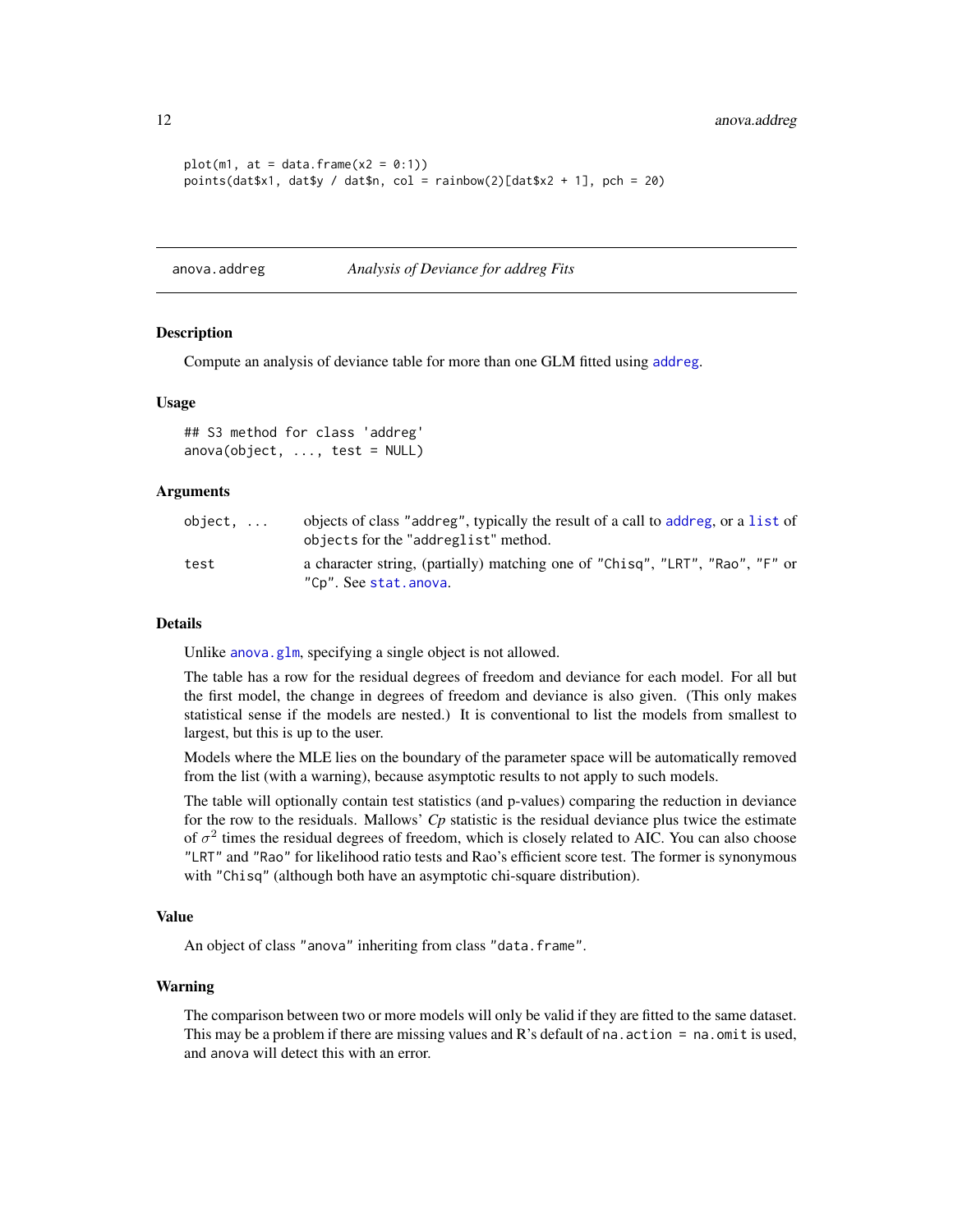#### <span id="page-12-0"></span>B.Iso 13

# Author(s)

Mark W. Donoghoe <markdonoghoe@gmail.com>

#### See Also

[addreg](#page-2-1), [anova.glm](#page-0-0), [anova](#page-0-0)

#### Examples

## For an example, see example(addreg)

B.Iso *Defining Smooths in addreg.smooth Formulae*

#### <span id="page-12-1"></span>Description

Function used in the definition of smooth terms within addreg. smooth model formulae. The function does not evaluate a smooth — it exists purely to help set up a model using smooths.

#### Usage

 $B(\ldots,$  knots = NULL, knot.range = 0:5)

 $Iso(...)$ 

# Arguments

| $\ddots$   | variable that this smooth is a function of. Note that unlike gam, smooths that are<br>functions of more than one variable are not supported.                                                                                                                                                                    |
|------------|-----------------------------------------------------------------------------------------------------------------------------------------------------------------------------------------------------------------------------------------------------------------------------------------------------------------|
| knots      | <i>unique</i> positions of <i>interior</i> knots of a B-spline basis. Boundary knots are cre-<br>ated automatically.                                                                                                                                                                                            |
| knot.range | if knots is not specified, a vector containing a series of non-negative integers<br>denoting the number of <i>interior</i> knots for which the model will be fit. These are<br>placed at evenly-spaced quantiles of the observed covariate values.<br>At least one of knots or knot, range must be non-missing. |

# Details

The function does not evaluate the variable arguments; the output from this function is used when producing the model matrix, at which point the actual basis functions are constructed.

B is used to specify an order-3 B-spline basis (which can be restricted to be monotonically nondecreasing via the mono argument in [addreg.smooth](#page-8-1)). If length(knot.range) > 1, models with each of the specified number of interior knots will be fit, and the model with the best (smallest) aic.c will be returned.

Iso is used to specify an isotonic basis, designed such that the resulting function has non-negative increments at each observed covariate value. When Iso is used, the resulting function will always be monotonically non-decreasing, regardless of the value of mono.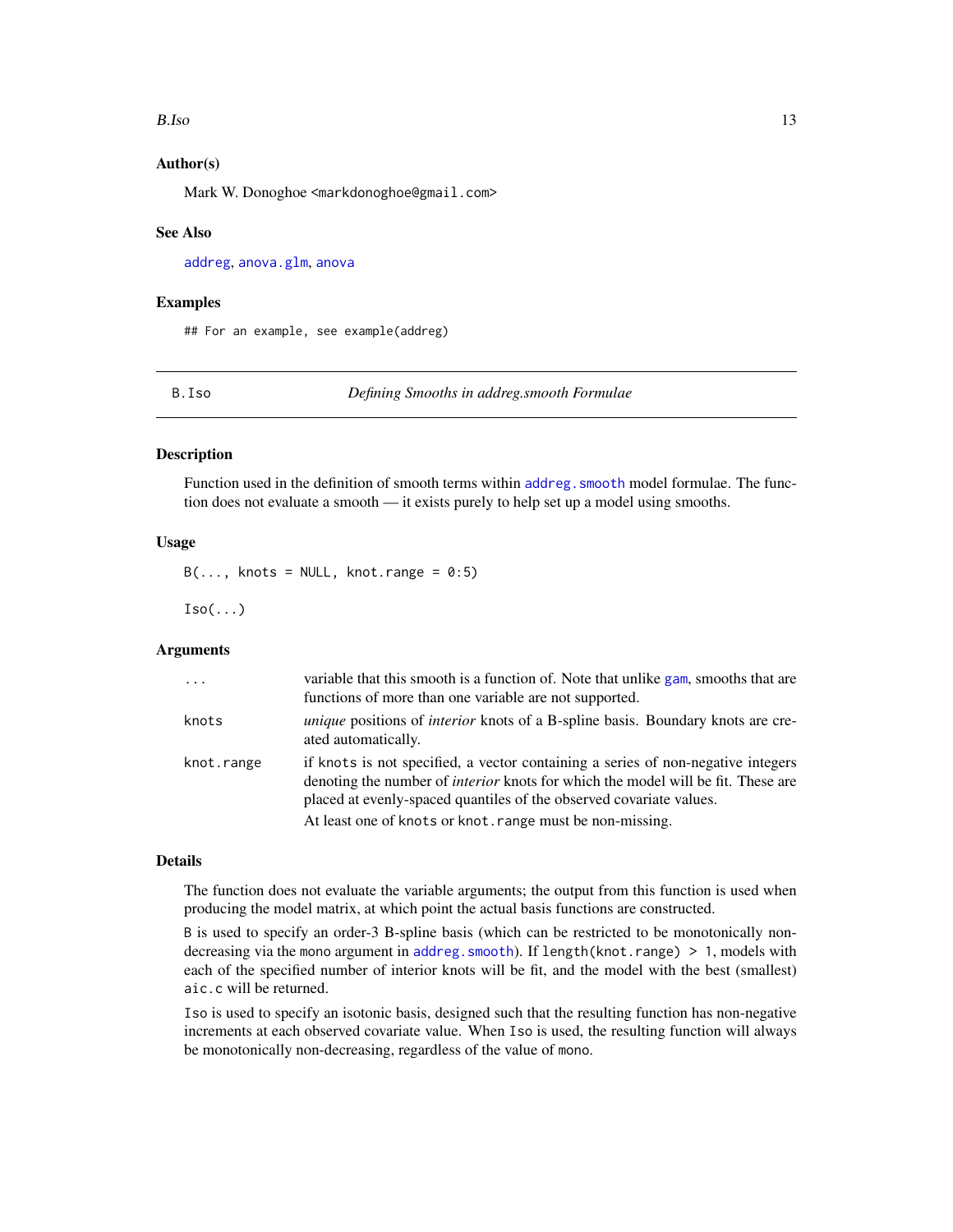# Value

An object of class "B.smooth" (for B) or "Iso.smooth" (for Iso), which is a list with the following elements:

| term       | name of the term provided in the $\dots$ argument.                                        |
|------------|-------------------------------------------------------------------------------------------|
| termlabel  | label for the term in the model; e.g. for term "x" it will be " $B(x)$ " or " $Iso(x)$ ". |
| knots      | vector of interior knots (if specified). NA for Iso.                                      |
| knot.range | vector of number of interior knots. NA for Iso.                                           |

# Author(s)

Mark W. Donoghoe <markdonoghoe@gmail.com>

### See Also

# [addreg.smooth](#page-8-1)

[s](#page-0-0) performs a similar function in the [mgcv](#page-0-0) package.

# Examples

```
## See example(addreg.smooth) for an example of specifying smooths in model
## formulae.
```

| confint.addreg | Confidence Intervals for addreg Model Parameters |  |  |
|----------------|--------------------------------------------------|--|--|
|                |                                                  |  |  |

# Description

Computes confidence intervals for one or more parameters in a fitted [addreg](#page-2-1) model.

#### Usage

```
## S3 method for class 'addreg'
confint(object, parm, level = 0.95, ...)
```
# Arguments

| object   | a fitted model object, resulting from a call to addreg.                                                                                                                       |
|----------|-------------------------------------------------------------------------------------------------------------------------------------------------------------------------------|
| parm     | a specification of which parameters are to be given confidence intervals, either<br>a vector of numbers or a vector of names. If missing, all parameters are consid-<br>ered. |
| level    | the confidence level required.                                                                                                                                                |
| $\cdots$ | additional argument(s) passed to confint. default.                                                                                                                            |

<span id="page-13-0"></span>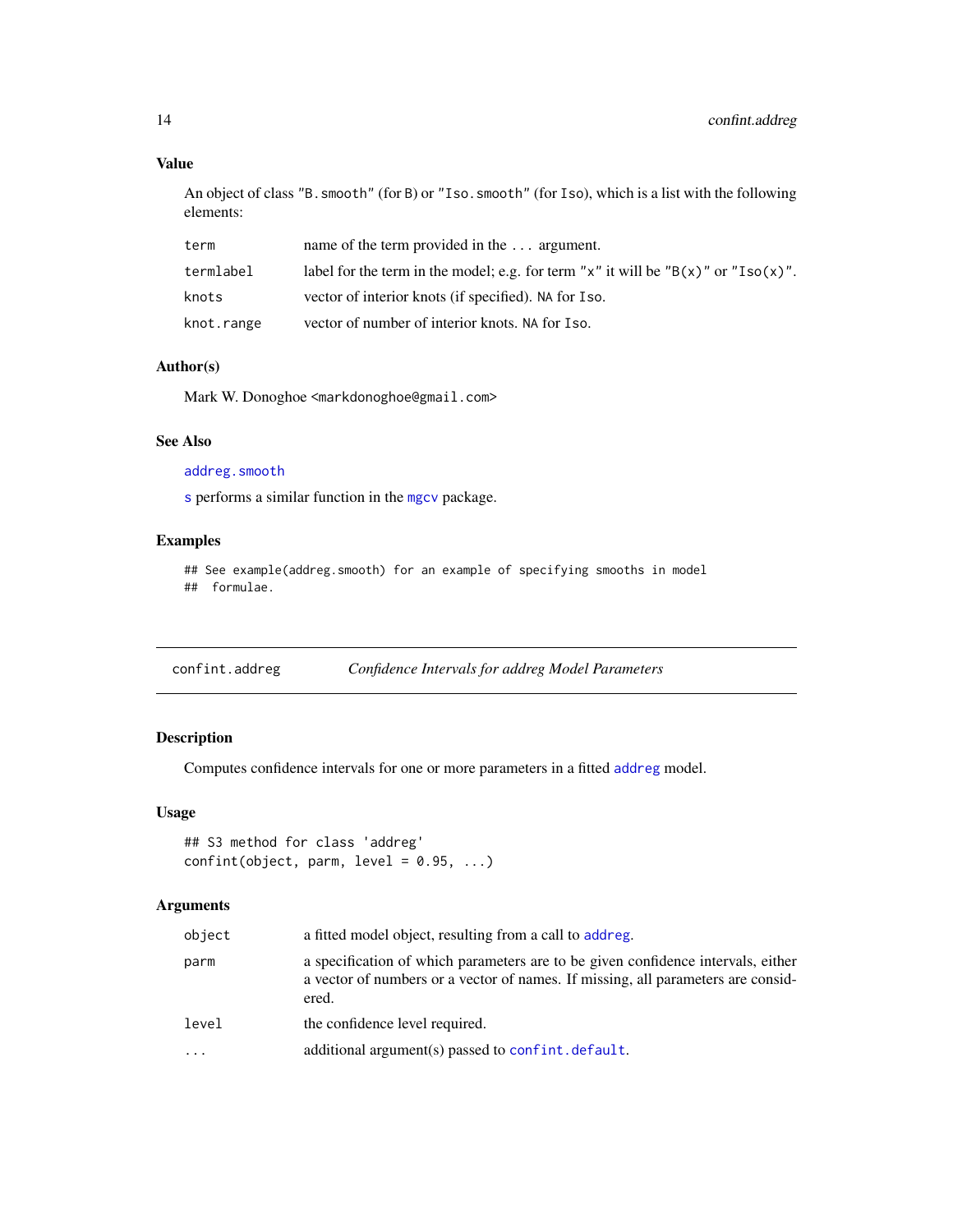#### <span id="page-14-0"></span>contr.isotonic 15

# Details

Calculates confidence intervals for model parameters assuming asymptotic normality, using [vcov.addreg\(](#page-29-1)object). As such, if the MLE is on the boundary of the parameter space, (i.e. object\$boundary == TRUE) the normality assumption is invalid and NA is returned.

#### Value

A matrix (or vector) with columns giving lower and upper confidence limits for each parameter. These will be labelled as (1-level)/2 and 1-(1-level)/2 in % (by default 2.5% and 97.5%).

#### Author(s)

Mark W. Donoghoe <markdonoghoe@gmail.com>

# See Also

[confint.default](#page-0-0), [vcov.addreg](#page-29-1)

#### Examples

## For an example, see example(addreg)

contr.isotonic *Contrast Matrix for Isotonic Covariate*

# Description

Return something similar to a contrast matrix for a categorical covariate that we wish to be monotonically non-decreasing in a specified order.

#### Usage

```
contr.isotonic(n, perm, contrasts = TRUE, sparse = FALSE)
contr.opisotonic(n, perm, contrasts = TRUE, sparse = FALSE)
```
#### Arguments

| n         | a vector of levels for a factor, or the number of levels.                                                                                              |
|-----------|--------------------------------------------------------------------------------------------------------------------------------------------------------|
| perm      | a permutation of the levels of n (or of the numbers $1:n$ ), which define the order<br>in which the coefficients must be monotonically non-decreasing. |
| contrasts | a logical indicating whether constrasts should be computed.                                                                                            |
| sparse    | included for compatibility reasons. Has no effect.                                                                                                     |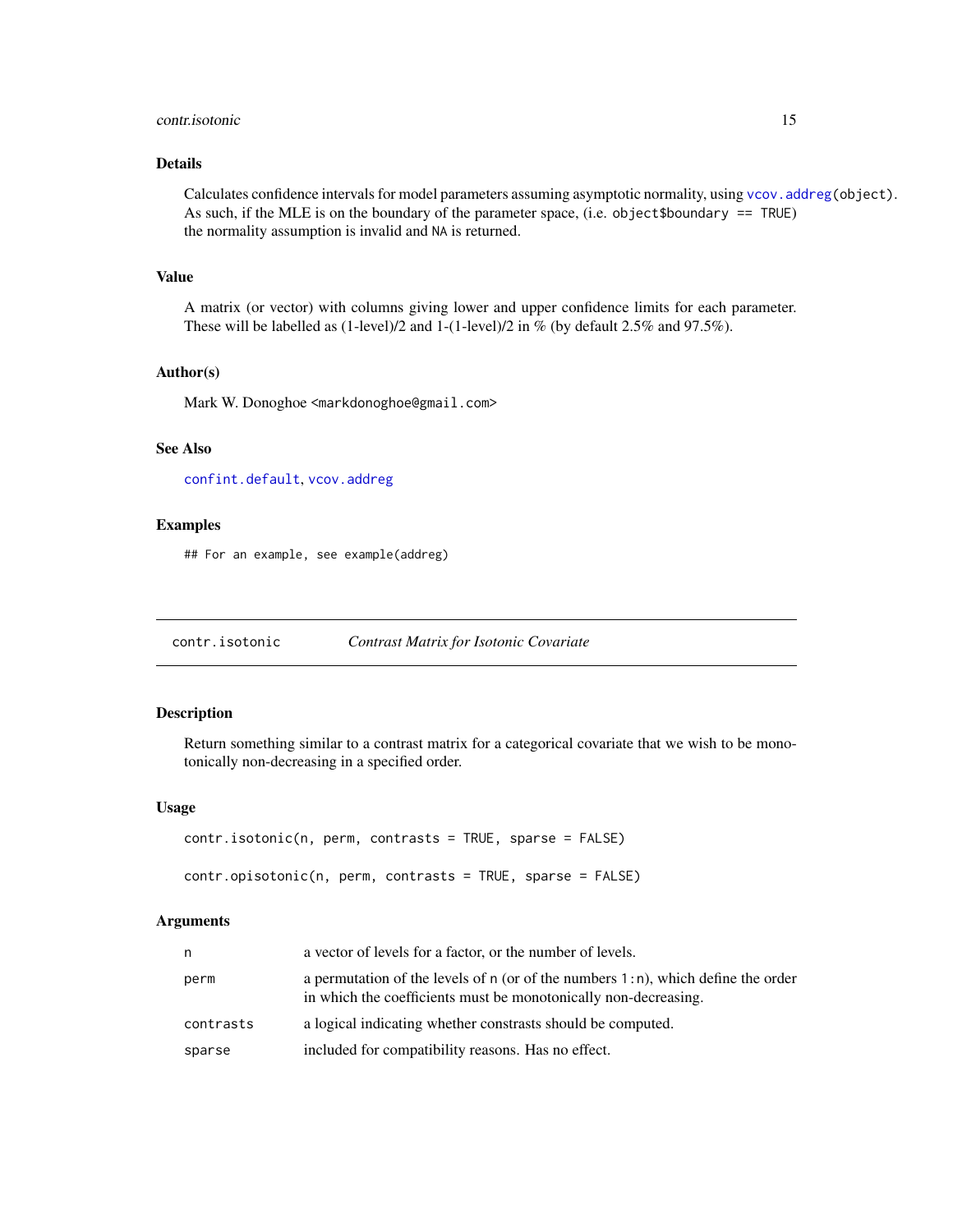# Details

contr.isotonic is used in creating the design matrix for categorical covariates with a specified order under a particular parameterisation. For Poisson and negative binomial models, this occurs if a categorical covariate is defined as monotonic; for binomial models, each parameterisation defines a permutation of the levels that must be monotonically increasing.

For overparameterised binomial models, the design matrix for categorical covariates must include isotonic-style dummy covariates for every possible permutation of the levels. This is the function of contr.opisotonic.

In the order specified by perm, the coefficient associated with each level is the sum of increments between the preceding levels. That is, the first level is defined as 0, the second as  $0 + d_2$ , the third as  $0 + d_2 + d_3$ , and so on. In fitting the model, these increments are constrained to be non-negative.

Note that these are not 'contrasts' as defined in the theory for linear models; rather this is used to define the contrasts attribute of each variable so that [model.matrix](#page-0-0) produces the desired design matrix.

# Value

A matrix with n rows and k columns, with k=n-1 if contrasts is TRUE and k=n if contrasts is FALSE.

# Author(s)

Mark W. Donoghoe <markdonoghoe@gmail.com>

# See Also

[model.matrix](#page-0-0), which uses contr.isotonic to create the design matrix.

[contr.treatment](#page-0-0), [contrasts](#page-0-0) for their usual use in regression models.

# Examples

```
contr.isotonic(4,1:4)
contr.isotonic(4,c(1,3,2,4))
```

```
# Show how contr.isotonic applies within model.matrix
x \leftarrow factor(round(runif(20,0,2)))
mf \leftarrow model-frame(\sim x)contrasts(x) <- contr.isotonic(levels(x), levels(x))
model.matrix(mf)
```
<span id="page-15-0"></span>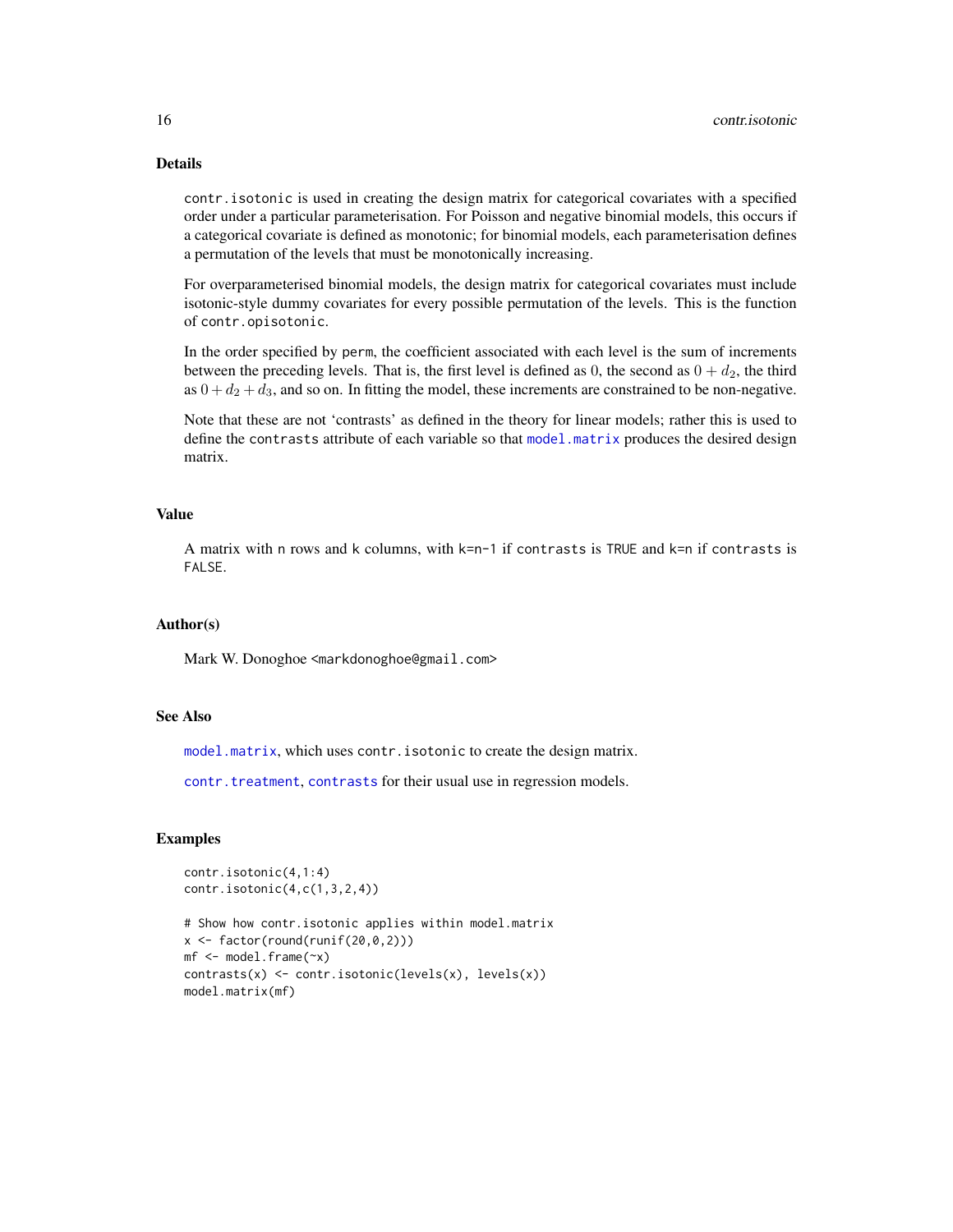<span id="page-16-1"></span><span id="page-16-0"></span>

# Description

Performs a test of convergence based on the L2 norm of the change in the parameter estimates.

#### Usage

conv.test(theta1, theta2, epsilon)

# Arguments

| theta1  | vector of parameter estimates at previous step. |
|---------|-------------------------------------------------|
| theta2  | vector of parameter estimates at current step.  |
| epsilon | positive convergence tolerance.                 |

# Details

This is used as the convergence test in the [addreg](#page-2-1) fitting functions, because the EM algorithm may converge slowly such that the test based on the deviance used in [glm.fit](#page-0-0) (see [glm.control](#page-0-0)) may report convergence at a point away from the actual optimum.

# Value

A logical; TRUE if sqrt(sum((theta1-theta2)\*\*2))/sqrt(sum(theta1\*\*2)) < epsilon, FALSE otherwise.

# Author(s)

Mark W. Donoghoe <markdonoghoe@gmail.com>

#### Examples

```
theta.old \leq c(4,5,6)theta.new <-c(4.05,5,6)conv.test(theta.old, theta.new, 0.01)
conv.test(theta.old, theta.new, 0.005)
```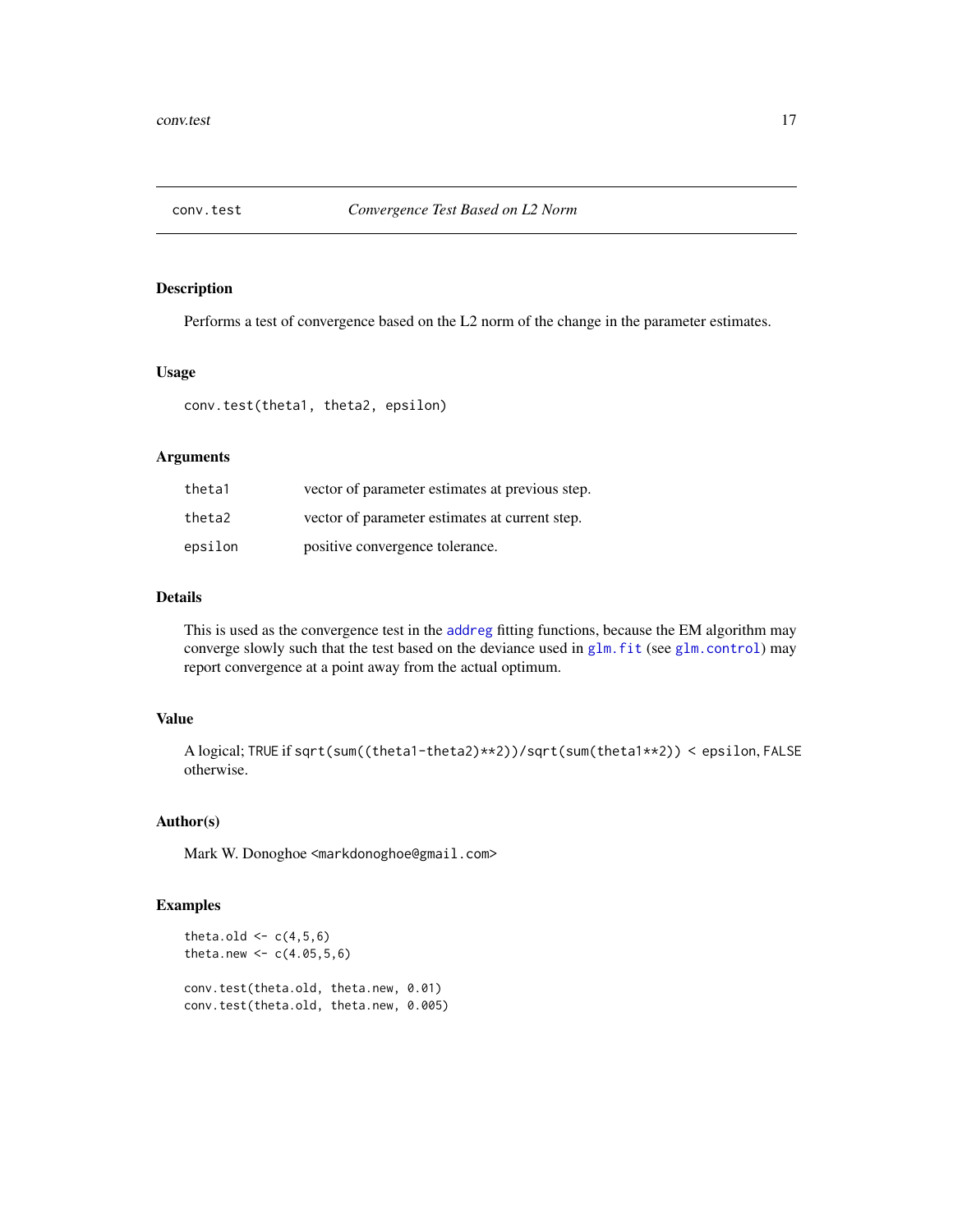<span id="page-17-1"></span><span id="page-17-0"></span>interpret.addreg.smooth

*Interpret an addreg.smooth Formula*

# Description

This is an internal function of package [addreg](#page-1-1). It is a service routine for addreg. smooth which interprets the smooth parts of the model formula and returns modified formulas to be used in the fitting functions.

Not normally called directly.

# Usage

```
interpret.addreg.smooth(formula)
```
# Arguments

| formula | A formula as supplied to addreg. smooth, which includes at least one B or Iso |
|---------|-------------------------------------------------------------------------------|
|         | term.                                                                         |

#### Value

A list with components:

| full.formula | a formula object which is the same as the formula supplied, but with additional<br>arguments removed from the smooth terms. E.g. $B(x, \text{ knot. range } = 0.2)$<br>would appear as $B(x)$ in this formula.                            |
|--------------|-------------------------------------------------------------------------------------------------------------------------------------------------------------------------------------------------------------------------------------------|
| fake.formula | a formula object which is the same as the formula supplied, but with smooth<br>terms replaced by their covariates alone. E.g. $B(x, \text{ knot. range} = 0.2)$ would<br>appear as x in this formula. Used to construct the model matrix. |
| smooth.spec  | a named list containing the results of evaluating the smooth terms. See B and<br><b>Iso</b> for details.                                                                                                                                  |
| smooth.ind   | a vector containing the indices of the smooth components in the formula.                                                                                                                                                                  |
| terms        | the result of running terms. formula (formula, specials = $c("B", "Iso")$ ).                                                                                                                                                              |

# Author(s)

Mark W. Donoghoe <markdonoghoe@gmail.com>

# See Also

[addreg.smooth](#page-8-1)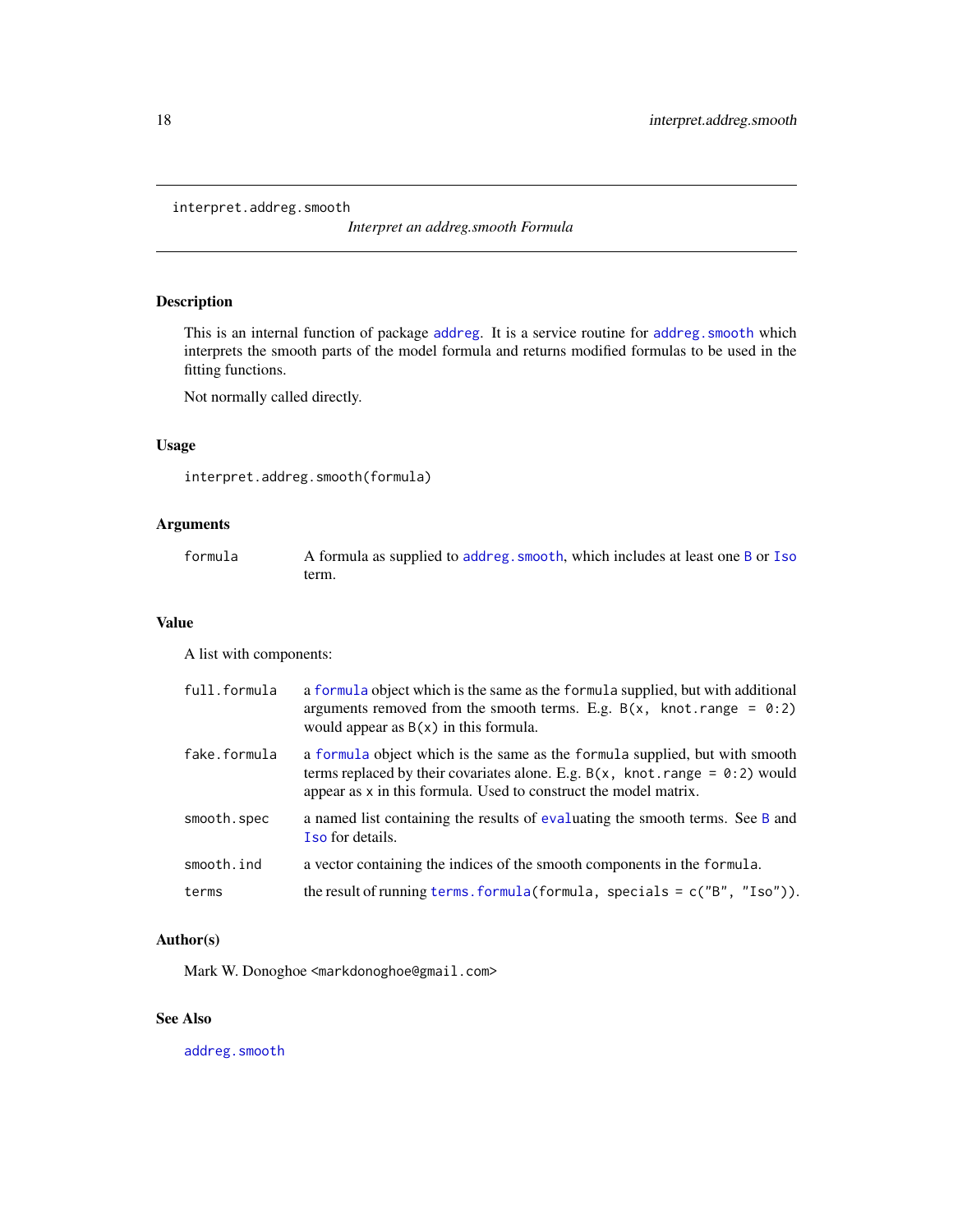#### <span id="page-18-0"></span>negbin1 19

#### Examples

```
# Specify a smooth model with knot.range
res <- interpret.addreg.smooth(y ~ B(x, knot.range = 0:2) + x2)
# The knot.range is removed from the full.formula...
print(res$full.formula)
# ...but is stored in the $smooth.spec component of the result:
print(res$smooth.spec$x$knot.range)
```
<span id="page-18-1"></span>negbin1 *Family Functions for Negative Binomial 1 Models*

#### Description

Specifies the information required to fit a negative binomial 1 (NB1) model.

#### Usage

```
negbin1(link, phi = stop("'phi' must be given"))
```
#### Arguments

| link | included for compatibility with family. For addreg models, this will always be<br>"identity".                                                                             |
|------|---------------------------------------------------------------------------------------------------------------------------------------------------------------------------|
| phi  | the value of the scale parameter of the NB1 distribution (see "Details"). This can<br>be set to NA for initialisation, but during estimation the family should be updated |
|      | with the current estimate, and must be strictly positive.                                                                                                                 |

#### Details

The NB1 distribution can be parameterised in terms of a mean  $\mu$  and scale parameter  $\phi$  (the phi argument of this function), such that if  $Y \sim NB1(\mu, \phi)$ , then  $E(Y) = \mu$  and  $Var(Y) = (1 + \phi)\mu$ .

These can be related to the size and prob arguments of the [NegBinomial](#page-0-0) functions by size =  $\mu/\phi$ and prob =  $1/(1 + \phi)$ .

# Value

An object of class "family": see [family](#page-0-0) for full details. Note that when the estimate of phi is updated in a model, this family object must be reloaded using the new estimate.

#### Author(s)

Mark W. Donoghoe <markdonoghoe@gmail.com>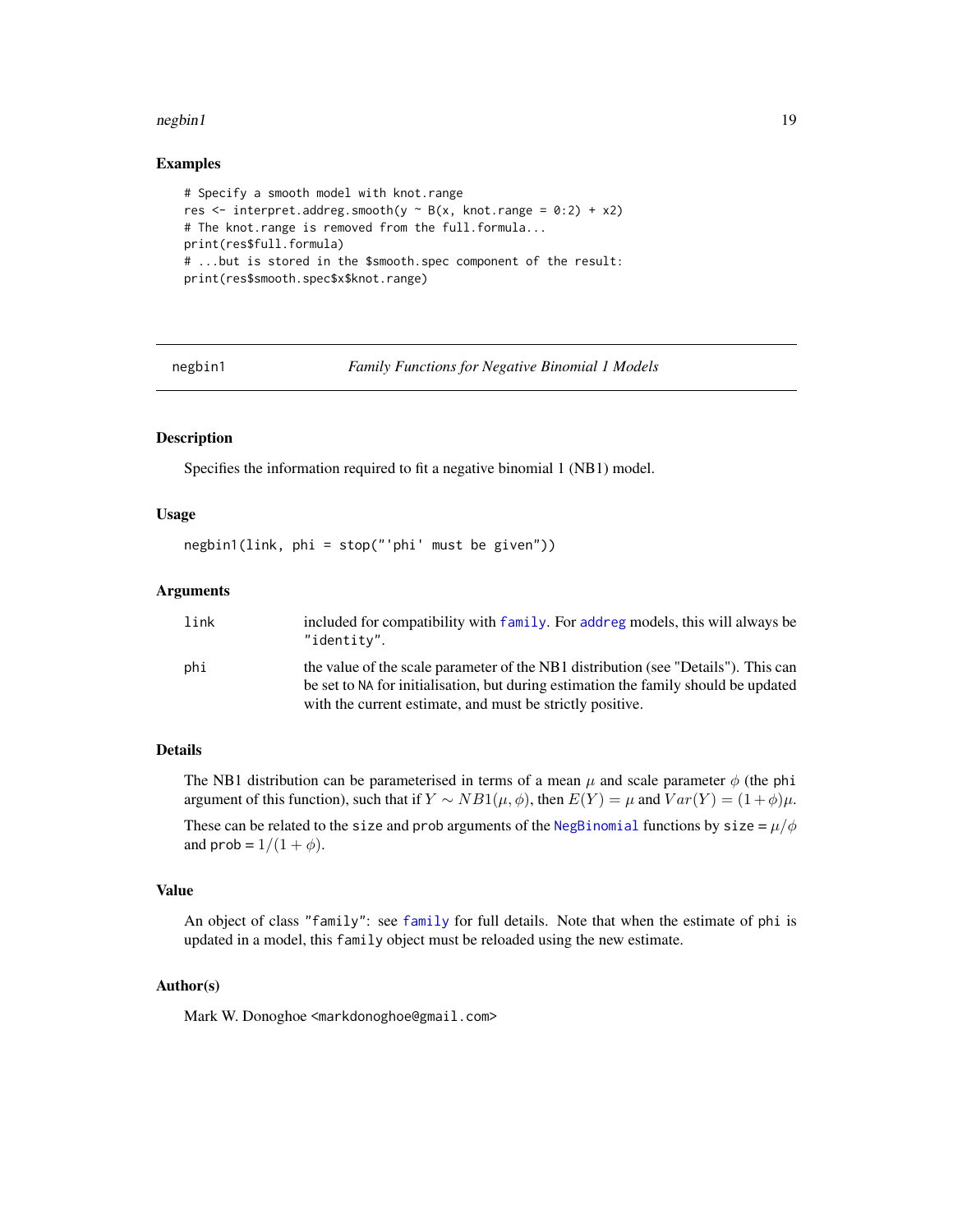# <span id="page-19-1"></span><span id="page-19-0"></span>Description

Finds the maximum likelihood estimate of an additive negative binomial (NB1) model using an ECME algorithm, where each of the mean coefficients is restricted to be non-negative.

# Usage

```
nnnegbin(y, x, standard, offset, start, control = addreg.control(),
         accelerate = c("em", "squarem", "pem", "qn"),
         control.method = list())
```
# Arguments

| У            | non-negative integer response vector.                                                                                                                                                                                                              |
|--------------|----------------------------------------------------------------------------------------------------------------------------------------------------------------------------------------------------------------------------------------------------|
| $\mathsf{x}$ | non-negative covariate matrix.                                                                                                                                                                                                                     |
| standard     | standardising vector, where each element is a positive constant that (multiplica-<br>tively) standardises the fitted value of the corresponding element of the response<br>vector. The default is a vector of ones.                                |
| offset       | non-negative additive offset vector. The default is a vector of zeros.                                                                                                                                                                             |
| start        | vector of starting values for the parameter estimates. The last element is the<br>starting value of the scale, and must be $> 1$ . The remaining elements are for<br>the additive mean parameters, and must be greater than control\$bound.tol.    |
| control      | an addreg.control object, which controls the fitting process.                                                                                                                                                                                      |
| accelerate   | a character string that determines the acceleration algorithm to be used, (par-<br>tially) matching one of "em" (no acceleration - the default), "squarem", "pem"<br>or "qn". See turboem for further details. Note that "decme" is not permitted. |
|              | control method a list of control parameters for the acceleration algorithm. See turboem for de-<br>tails of the parameters that apply to each algorithm. If not specified, the defaults<br>are used.                                               |

# Details

This is a workhorse function for [addreg](#page-2-1), and runs the ECME algorithm to find the constrained non-negative MLE associated with an additive NB1 model.

# Value

A list containing the following components

|       | coefficients the constrained non-negative maximum likelihood estimate of the mean param- |
|-------|------------------------------------------------------------------------------------------|
|       | eters.                                                                                   |
| . 1 . | the montineers likelihood entimate of the cools momentum                                 |

scale the maximum likelihood estimate of the scale parameter.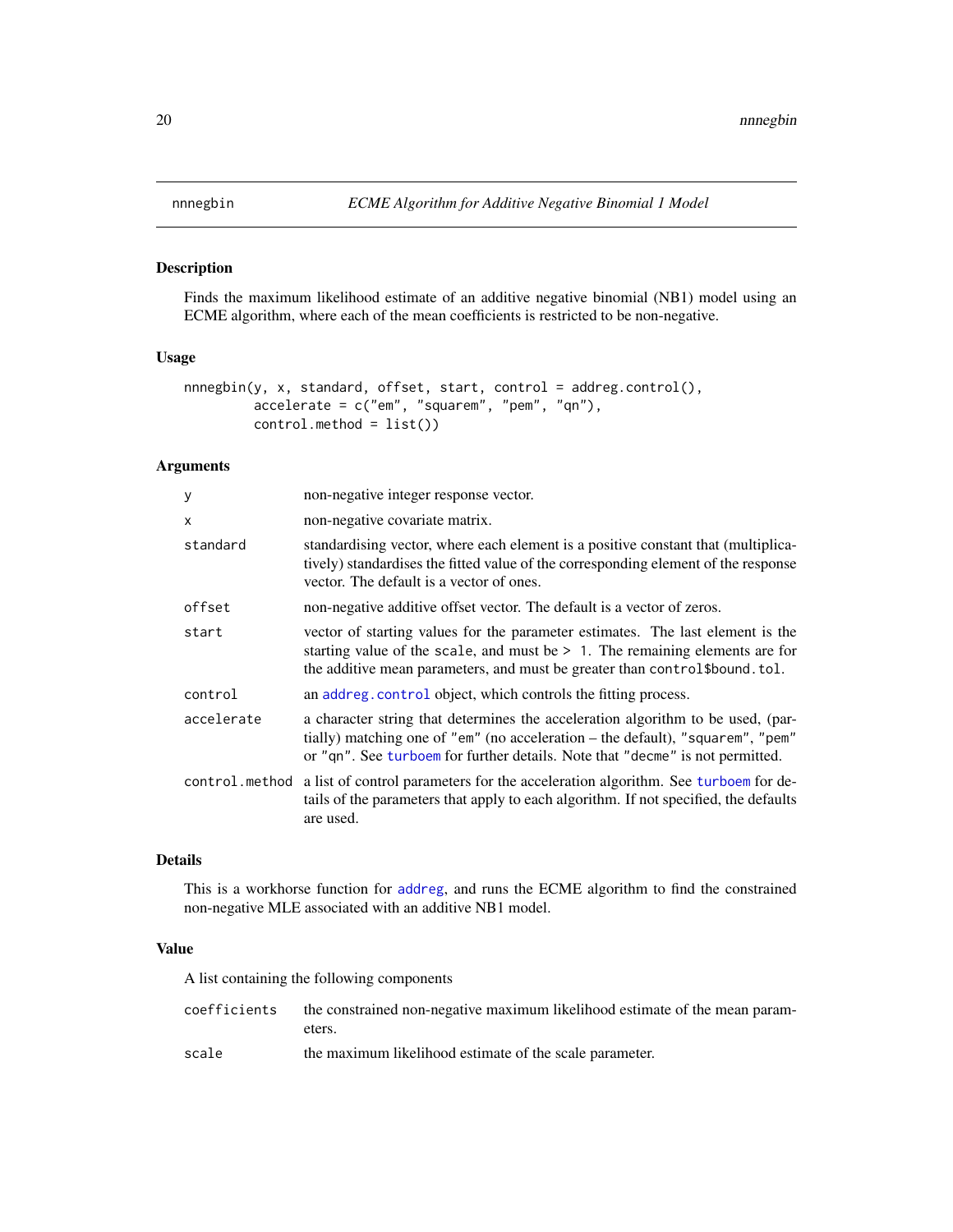#### <span id="page-20-0"></span>nnnegbin 21 ann an 2008. 'S ann an 2008 ann an 2008 ann an 2008 ann an 2008 ann an 2008. 'S an 2008 ann an 20

| residuals         | the residuals at the MLE, that is $y$ - fitted. values                                                                            |
|-------------------|-----------------------------------------------------------------------------------------------------------------------------------|
| fitted.values     | the fitted mean values.                                                                                                           |
| rank              | the number of parameters in the model (named "rank" for compatibility $\rightarrow$ we<br>assume that models have full rank)      |
| family            | included for compatibility — will always be negbin1(identity).                                                                    |
| linear.predictors |                                                                                                                                   |
|                   | included for compatibility — same as fitted. values (as this is an identity-link<br>model).                                       |
| deviance          | up to a constant, minus twice the maximised log-likelihood (with respect to a<br>saturated NB1 model with the same scale).        |
| aic               | a version of Akaike's An Information Criterion, minus twice the maximised log-<br>likelihood plus twice the number of parameters. |
| aic.c             | a small-sample corrected version of Akaike's An Information Criterion (Hur-<br>vich, Simonoff and Tsai, 1998).                    |
| null.deviance     | the deviance for the null model, comparable with deviance. The null model<br>will include the offset and an intercept.            |
| iter              | the number of iterations of the EM algorithm used.                                                                                |
| weights           | included for compatibility — a vector of ones.                                                                                    |
| prior.weights     | included for compatibility — a vector of ones.                                                                                    |
| standard          | the standard vector passed to this function.                                                                                      |
| df.residual       | the residual degrees of freedom.                                                                                                  |
| df.null           | the residual degrees of freedom for the null model.                                                                               |
| У                 | the y vector used.                                                                                                                |
| converged         | logical. Did the ECME algorithm converge (according to conv. test)?                                                               |
| boundary          | logical. Is the MLE on the boundary of the parameter space $-$ i.e. are any of<br>the coefficients $\le$ control\$bound.tol?      |
| loglik            | the maximised log-likelihood.                                                                                                     |
| nn.design         | the non-negative x matrix used.                                                                                                   |

# Author(s)

Mark W. Donoghoe <markdonoghoe@gmail.com>.

# References

Donoghoe, M. W. and I. C. Marschner (2016). Estimation of adjusted rate differences using additive negative binomial regression. *Statistics in Medicine* 35(18): 3166–3178.

Hurvich, C. M., J. S. Simonoff and C.-L. Tsai (1998). Smoothing parameter selection in nonparametric regression using an improved Akaike information criterion. *Journal of the Royal Statistical Society: Series B (Statistical Methodology)* 60(2): 271–293.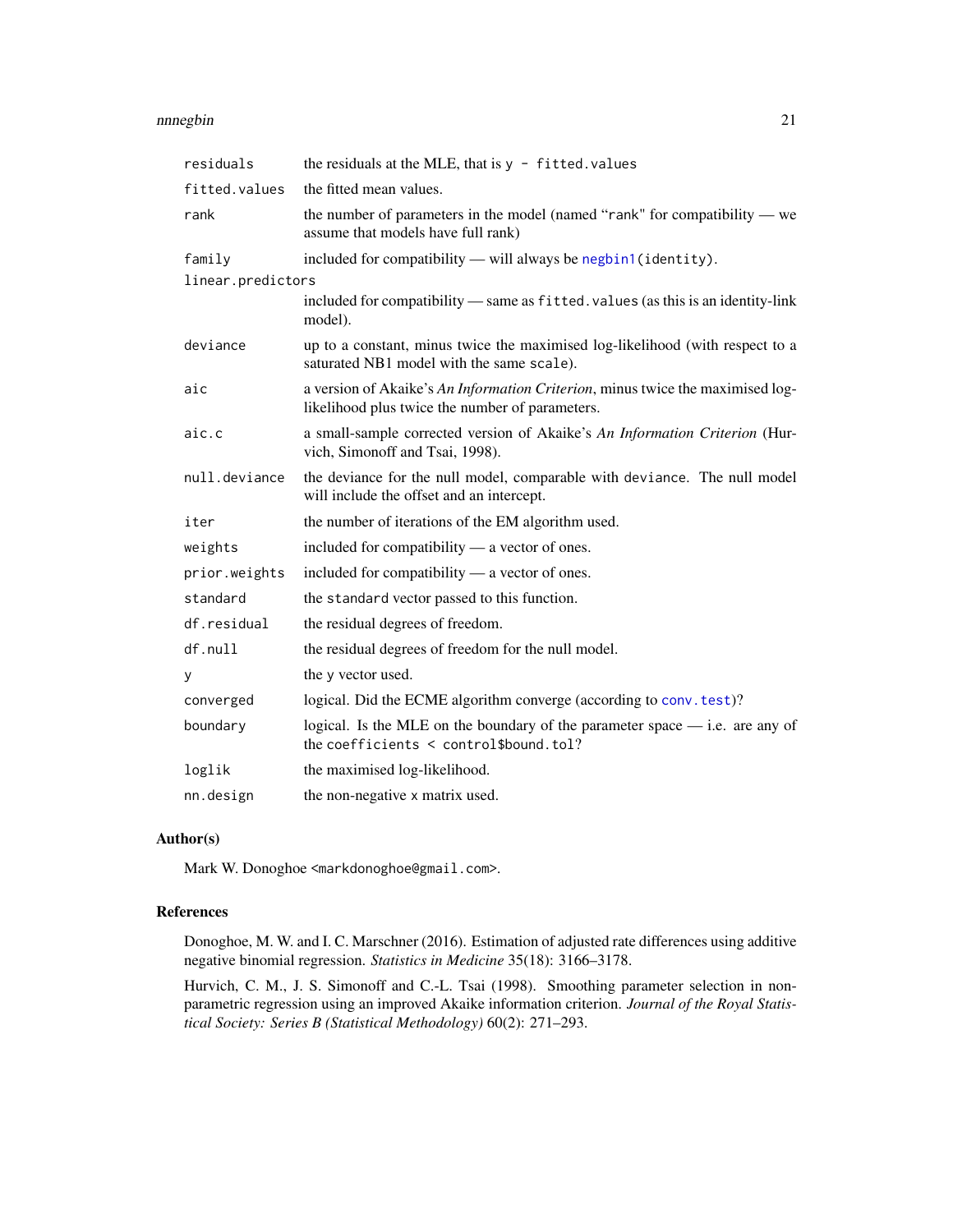<span id="page-21-1"></span><span id="page-21-0"></span>

#### Description

Finds the maximum likelihood estimate of an identity-link Poisson GLM using an EM algorithm, where each of the coefficients is restricted to be non-negative.

#### Usage

```
nnpois(y, x, standard, offset, start, control = addreg.control(),
       accelerate = c("em", "square", "pem", "qm"),control.method = list())
```
# Arguments

| у          | non-negative integer response vector.                                                                                                                                                                                                              |
|------------|----------------------------------------------------------------------------------------------------------------------------------------------------------------------------------------------------------------------------------------------------|
| x          | non-negative covariate matrix.                                                                                                                                                                                                                     |
| standard   | standardising vector, where each element is a positive constant that (multiplica-<br>tively) standardises the fitted value of the corresponding element of the response<br>vector. The default is a vector of ones.                                |
| offset     | non-negative additive offset vector. The default is a vector of zeros.                                                                                                                                                                             |
| start      | starting values for the parameter estimates. Each element must be greater than<br>control\$bound.tol.                                                                                                                                              |
| control    | an addreg.control object, which controls the fitting process.                                                                                                                                                                                      |
| accelerate | a character string that determines the acceleration algorithm to be used, (par-<br>tially) matching one of "em" (no acceleration - the default), "squarem", "pem"<br>or "qn". See turboem for further details. Note that "decme" is not permitted. |
|            | control.method a list of control parameters for the acceleration algorithm. See turboem for de-<br>tails of the parameters that apply to each algorithm. If not specified, the defaults<br>are used.                                               |

#### Details

This is a workhorse function for [addreg](#page-2-1), and runs the EM algorithm to find the constrained nonnegative MLE associated with an identity-link Poisson GLM. See Marschner (2010) for full details.

### Value

A list containing the following components

| coefficients | the constrained non-negative maximum likelihood estimate of the parameters. |
|--------------|-----------------------------------------------------------------------------|
| residuals    | the residuals at the MLE, that is $v -$ fitted, values                      |
|              | fitted.values the fitted mean values.                                       |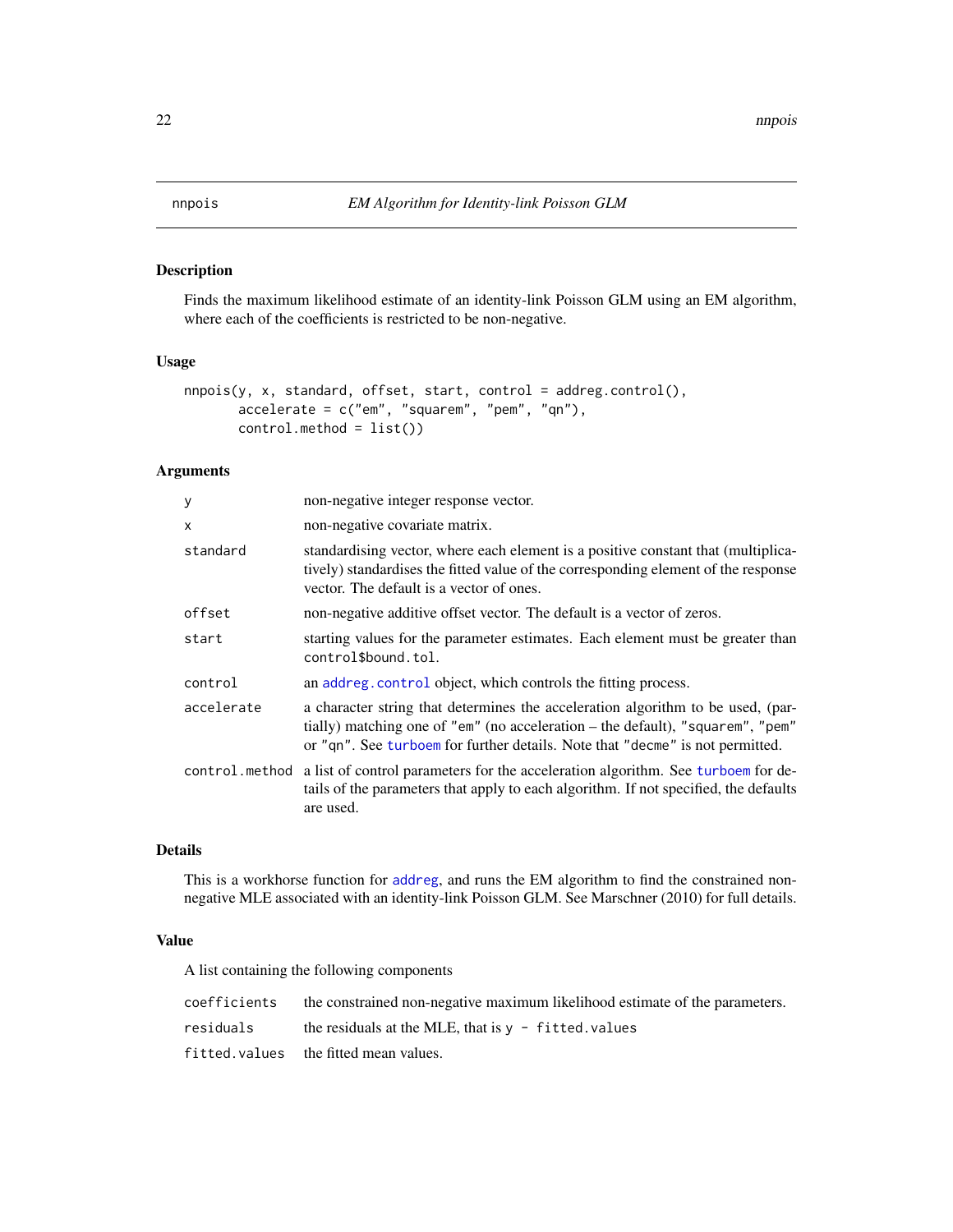#### <span id="page-22-0"></span>nnpois 23

| rank              | the number of parameters in the model (named "rank" for compatibility — we<br>assume that models have full rank)                  |
|-------------------|-----------------------------------------------------------------------------------------------------------------------------------|
| family            | included for compatibility - will always be poisson(identity).                                                                    |
| linear.predictors |                                                                                                                                   |
|                   | included for compatibility — same as fitted. values (as this is an identity-link<br>model).                                       |
| deviance          | up to a constant, minus twice the maximised log-likelihood.                                                                       |
| aic               | a version of Akaike's An Information Criterion, minus twice the maximised log-<br>likelihood plus twice the number of parameters. |
| aic.c             | a small-sample corrected version of Akaike's An Information Criterion (Hur-<br>vich, Simonoff and Tsai, 1998).                    |
| null.deviance     | the deviance for the null model, comparable with deviance. The null model<br>will include the offset and an intercept.            |
| iter              | the number of iterations of the EM algorithm used.                                                                                |
| weights           | included for compatibility — a vector of ones.                                                                                    |
| prior.weights     | included for compatibility — a vector of ones.                                                                                    |
| standard          | the standard vector passed to this function.                                                                                      |
| df.residual       | the residual degrees of freedom.                                                                                                  |
| df.null           | the residual degrees of freedom for the null model.                                                                               |
| y                 | the y vector used.                                                                                                                |
| converged         | logical. Did the EM algorithm converge (according to conv. test)?                                                                 |
| boundary          | logical. Is the MLE on the boundary of the parameter space $-$ i.e. are any of<br>the coefficients $\le$ control\$bound.tol?      |
| loglik            | the maximised log-likelihood.                                                                                                     |
| nn.design         | the non-negative x matrix used.                                                                                                   |

# Author(s)

Mark W. Donoghoe <markdonoghoe@gmail.com>.

This function is based on code from Marschner, Gillett and O'Connell (2012) written by Alexandra Gillett.

# References

Hurvich, C. M., J. S. Simonoff and C.-L. Tsai (1998). Smoothing parameter selection in nonparametric regression using an improved Akaike information criterion. *Journal of the Royal Statistical Society: Series B (Statistical Methodology)* 60(2): 271–293.

Marschner, I. C. (2010). Stable computation of maximum likelihood estimates in identity link Poisson regression. *Journal of Computational and Graphical Statistics* 19(3): 666–683.

Marschner, I. C., A. C. Gillett and R. L. O'Connell (2012). Stratified additive Poisson models: Computational methods and applications in clinical epidemiology. *Computational Statistics and Data Analysis* 56(5): 1115–1130.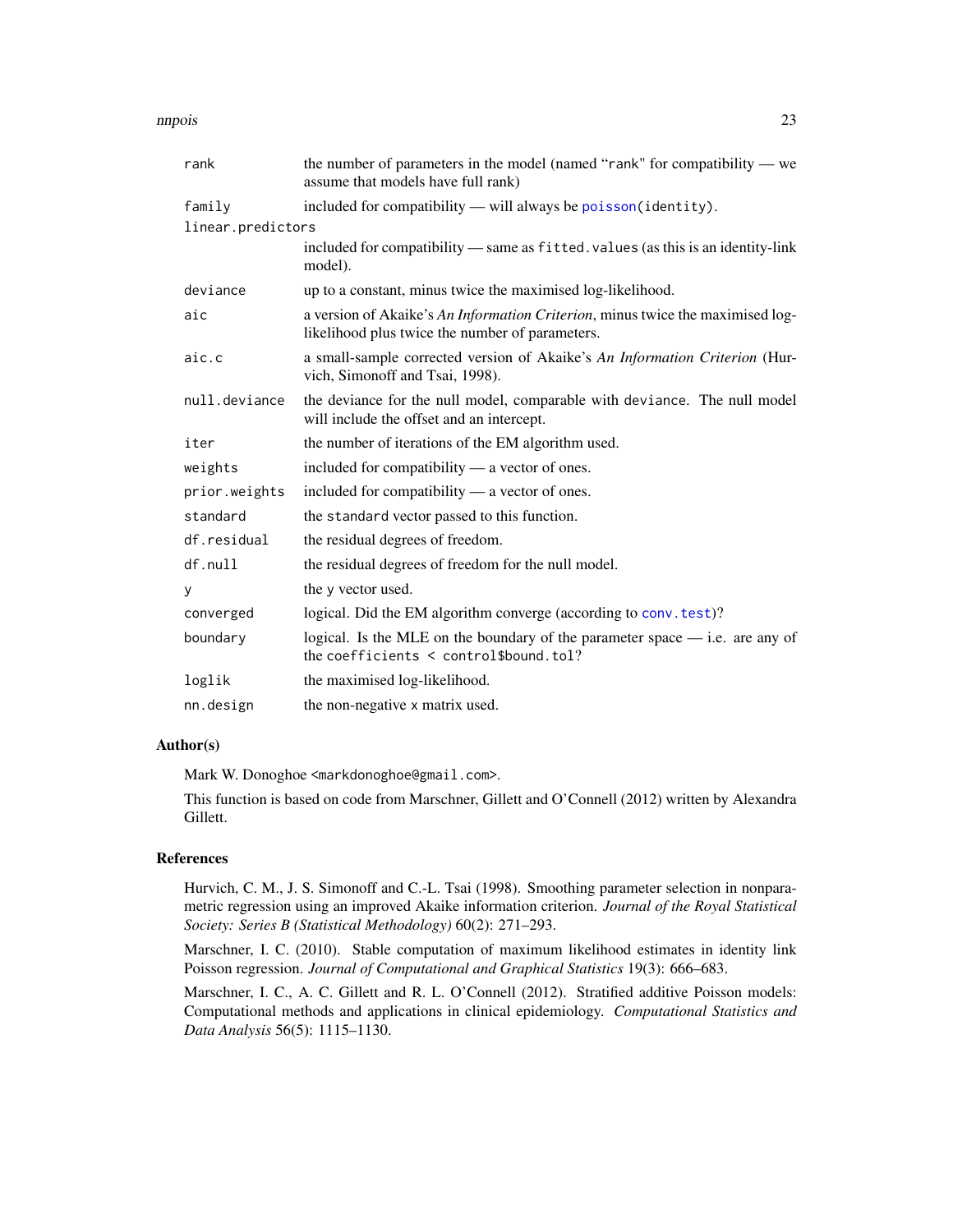<span id="page-23-0"></span>plot.addreg.smooth *Default addreg.smooth Plotting*

# Description

Takes a fitted addreg. smooth object produced by addreg. smooth and plots the component smooth functions that make it up, on the scale of the linear predictor, for specified values of the other covariates.

# Usage

```
## S3 method for class 'addreg.smooth'
plot(x, type = c("response", "link"), at = data-frame(),knotlines = TRUE, nobs = 1000, ...
```
# Arguments

| x          | a fitted addreg. smooth object as produced by addreg. smooth.                                                                                                                                                                                                           |
|------------|-------------------------------------------------------------------------------------------------------------------------------------------------------------------------------------------------------------------------------------------------------------------------|
| type       | the type of prediction required. Note that, unlike predict.addreg.smooth,<br>"terms" is not a valid option. Also, because addreg. smooth only applies<br>identity-link models, "response" and "link" will have the same results —<br>they are included for consistency. |
| at         | a data frame containing the values at which the prediction should be evaluated.<br>The columns must contain the covariates in the model, and several rows may be<br>provided (in which case, multiple lines are drawn on the same plot). Cannot be<br>missing or NULL.  |
| knotlines  | logical; if vertical lines should be drawn on the plot to indicate the locations of<br>the knots for B-spline terms.                                                                                                                                                    |
| nobs       | the number of points which should be used to create the curve. These are placed<br>evenly along the range of the observed covariate values from the original model.                                                                                                     |
| $\ddots$ . | other graphics parameters to pass on to plotting commands (note: some will not<br>work).                                                                                                                                                                                |

#### Details

For each smooth covariate in the model of x, [predict.addreg.smooth](#page-25-1) is used to obtain predicted values for the range of that covariate, with the other covariates remaining fixed at their values given in at. Several rows may be provided in at, in which case, one curve is drawn for each, and they are coloured using  $rainbow(nrow(at))$  $rainbow(nrow(at))$ . If the model contains a single smooth covariate and no other covariates, at may be provided as an empty data frame, data.frame().

## Value

The function simply generates plots.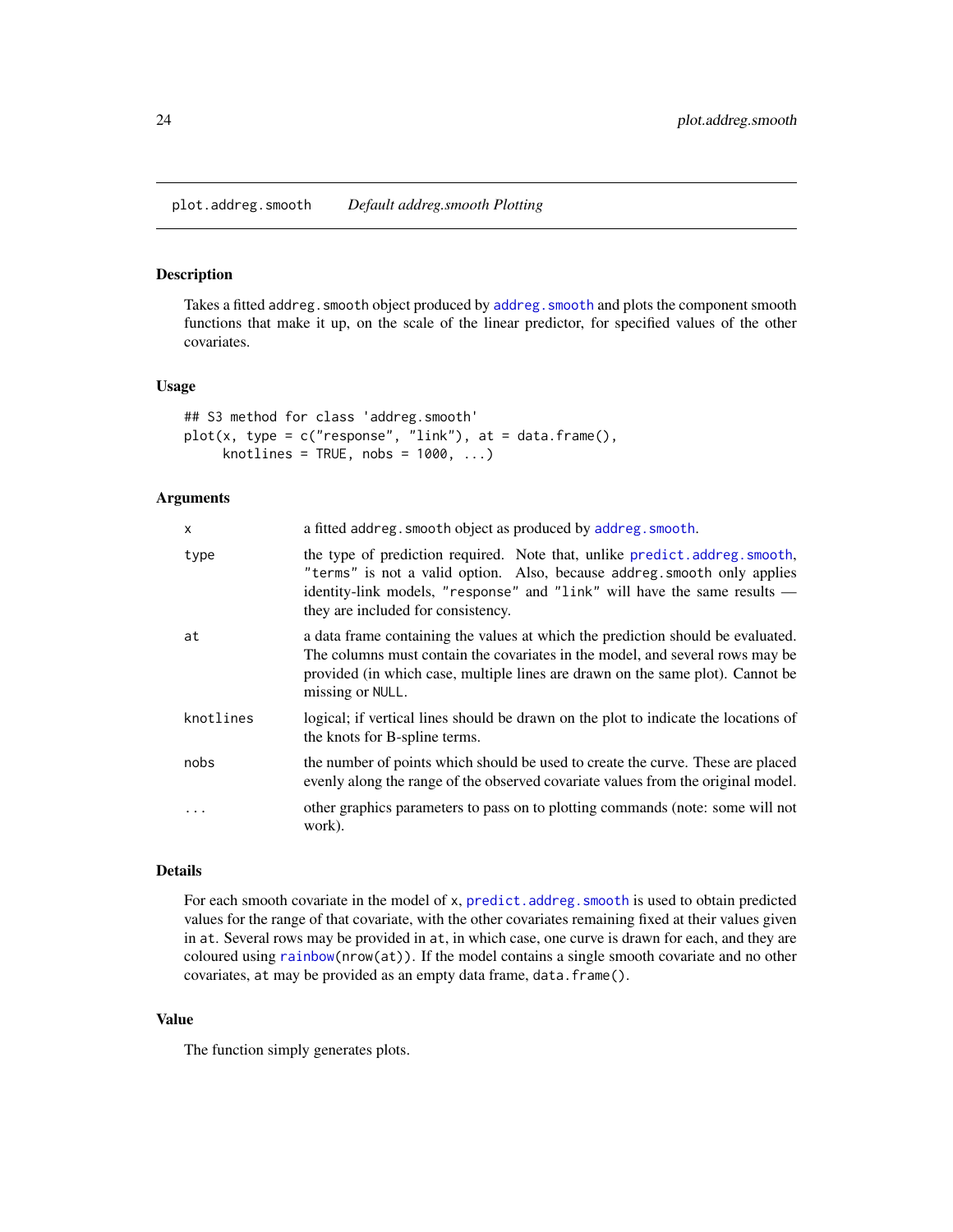# <span id="page-24-0"></span>predict.addreg 25

# Note

If this function is too restrictive, it may be easier to use predict. addreg. smooth to get predictions for the dataset of your choice, and do the plotting manually.

# Author(s)

Mark W. Donoghoe <markdonoghoe@gmail.com>

#### See Also

[addreg.smooth](#page-8-1), [predict.addreg.smooth](#page-25-1)

#### Examples

## For an example, see example(addreg.smooth)

<span id="page-24-1"></span>predict.addreg *Predict Method for addreg Fits*

# Description

Obtains predictions from a fitted [addreg](#page-2-1) object.

#### Usage

```
## S3 method for class 'addreg'
predict(object, newdata = NULL, type = c("link", "response", "terms"), terms = NULL,
        na. action = na.pass, checkminmax = TRUE, ...)
```
# Arguments

| object      | a fitted object of class inheriting from "addreg".                                                                                                                                                                                                                                                                                                     |
|-------------|--------------------------------------------------------------------------------------------------------------------------------------------------------------------------------------------------------------------------------------------------------------------------------------------------------------------------------------------------------|
| newdata     | optionally, a data frame in which to look for variables with which to predict. If<br>omitted, the fitted linear predictors are used.                                                                                                                                                                                                                   |
| type        | the type of prediction required. The default is on the scale of the linear predic-<br>tors; the alternative "response" is on the scale of the response variable. The<br>"terms" option returns a matrix giving the fitted values of each term in the<br>model formula on the linear predictor scale.<br>The value of this argument can be abbreviated. |
| terms       | with type = "terms" by default all terms are returned. A character vector<br>specifies which terms are to be returned.                                                                                                                                                                                                                                 |
| na.action   | function determining what should be done with missing values in newdata. The<br>default is to predict NA.                                                                                                                                                                                                                                              |
| checkminmax | logical indicating whether or not values of continuous covariates in newdata<br>should be checked to ensure they lie within the covariate space associated with<br>the fitted model. Otherwise predicted values could lie outside the parameter<br>space.                                                                                              |
|             | further arguments passed to or from other methods.                                                                                                                                                                                                                                                                                                     |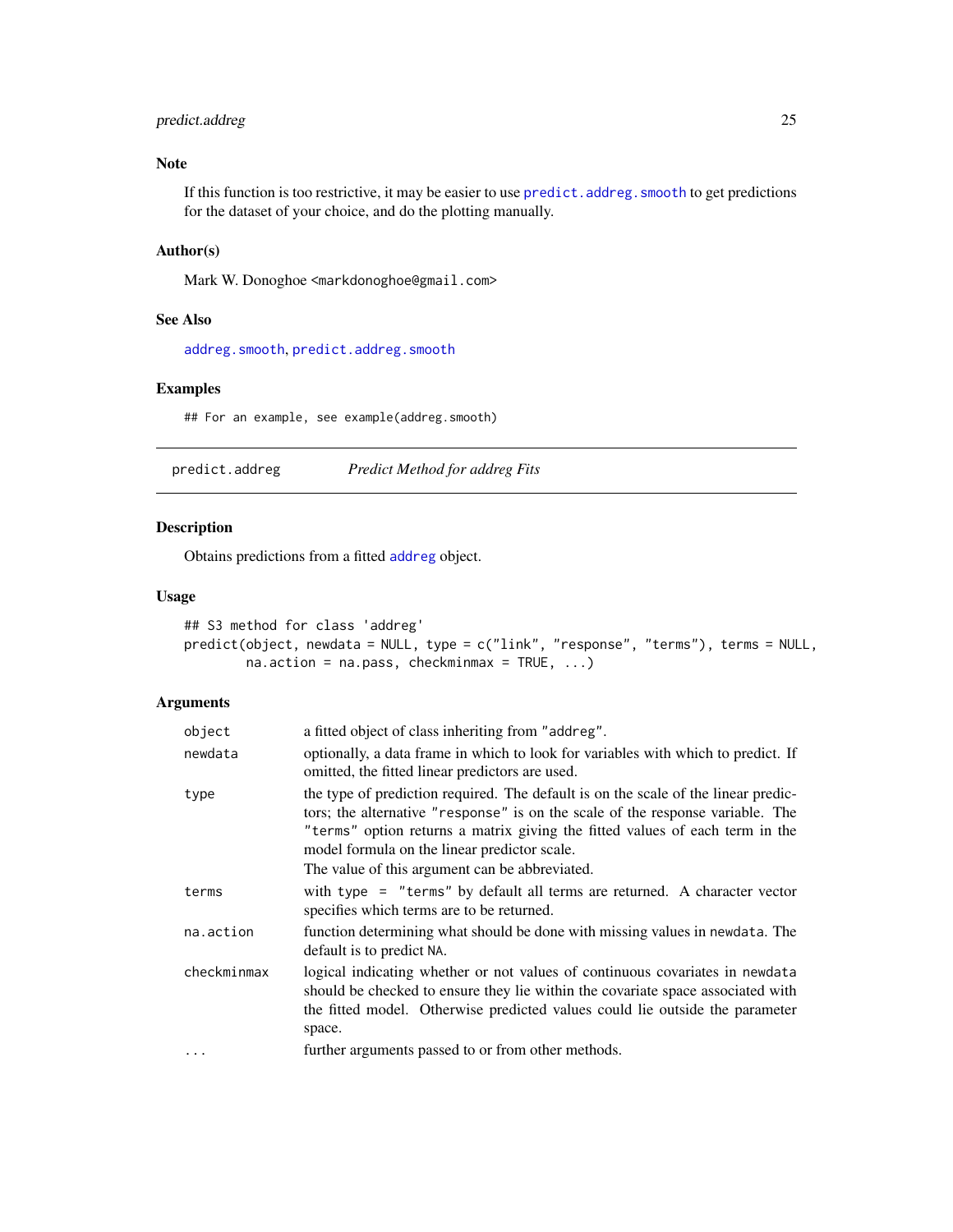# Details

If newdata is omitted the predictions are based on the data used for the fit. In that case how cases with missing values in the original fit are treated is determined by the na.action argument of that fit. If na.action = na.omit, omitted cases will not appear in the residuals; if na.action = na.exclude they will appear, with residual value NA. See also [napredict](#page-0-0).

#### Value

A vector or matrix of predictions. For type = "terms", this is a matrix with a column per term, and may have an attribute "constant".

#### Note

Variables are first looked for in newdata and then searched for in the usual way (which will include the environment of the formula used in the fit). A warning will be given if the variables found are not of the same length as those in newdata if it was supplied.

# Author(s)

Mark W. Donoghoe <markdonoghoe@gmail.com>

#### See Also

#### [addreg](#page-2-1)

[predict.glm](#page-0-0) for the equivalent method for models fit using [glm](#page-0-0).

# Examples

## For an example, see example(addreg)

<span id="page-25-1"></span>predict.addreg.smooth *Predict Method for addreg.smooth Fits*

## Description

Obtains predictions from a fitted [addreg.smooth](#page-8-1) object.

#### Usage

```
## S3 method for class 'addreg.smooth'
predict(object, newdata = NULL, type = c("link", "response", "terms"),
        terms = NULL, na. action = na. pass, ...)
```
<span id="page-25-0"></span>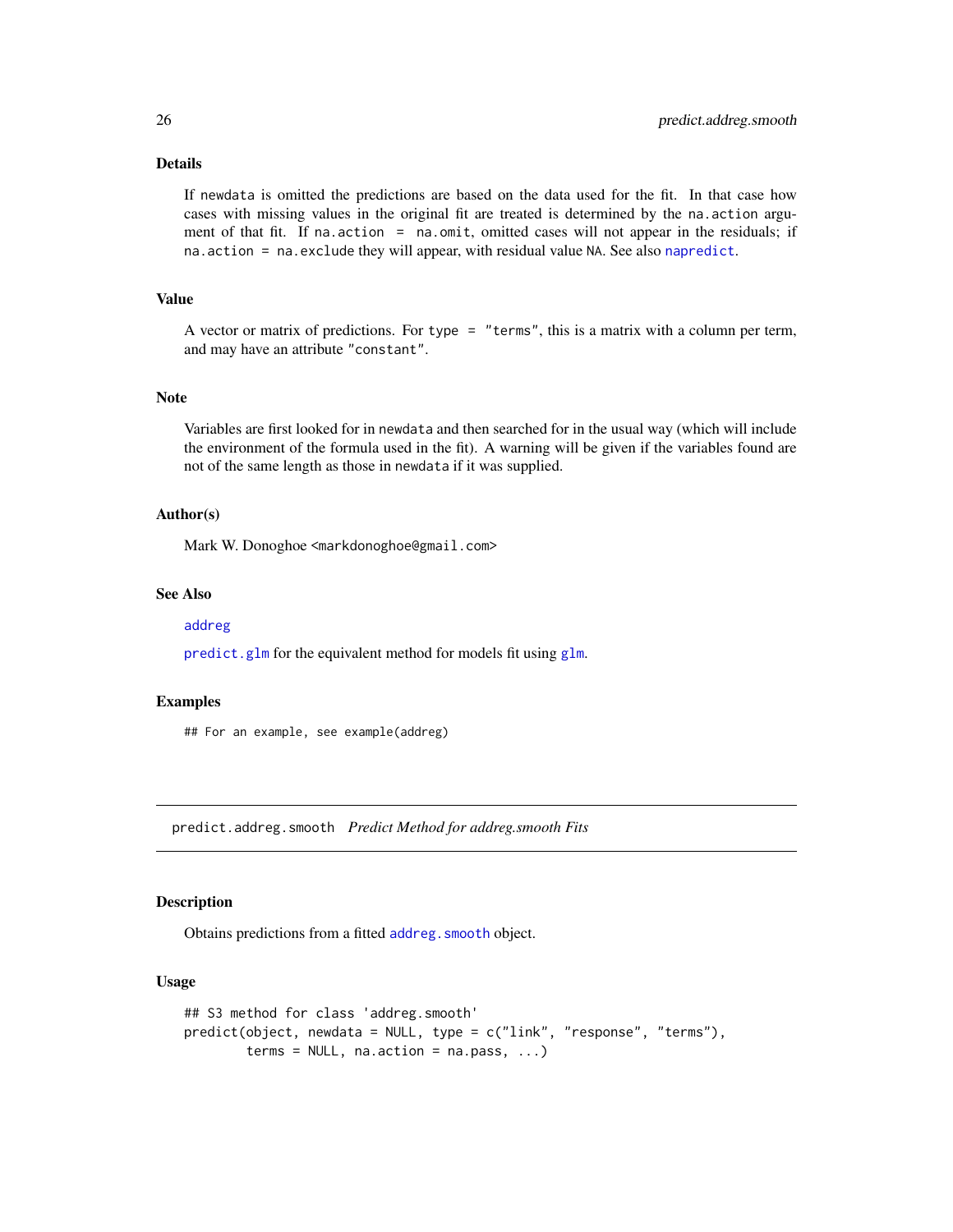#### <span id="page-26-0"></span>**Arguments**

| object    | a fitted object of class inheriting from "addreg. smooth".                                                                                                                                                                                                                                           |
|-----------|------------------------------------------------------------------------------------------------------------------------------------------------------------------------------------------------------------------------------------------------------------------------------------------------------|
| newdata   | optionally, a data frame in which to look for variables with which to predict. If<br>omitted, the fitted linear predictors are used.                                                                                                                                                                 |
| type      | the type of prediction required. The default is on the scale of the linear predic-<br>tors; the alternative "response" is on the scale of the response variable. The<br>"terms" option returns a matrix giving the fitted values of each term in the<br>model formula on the linear predictor scale. |
|           | The value of this argument can be abbreviated.                                                                                                                                                                                                                                                       |
| terms     | with type $=$ "terms" by default all terms are returned. A character vector<br>specifies which terms are to be returned.                                                                                                                                                                             |
| na.action | function determining what should be done with missing values in newdata. The<br>default is to predict NA.                                                                                                                                                                                            |
| $\cdots$  | further arguments passed to or from other methods.                                                                                                                                                                                                                                                   |

# Details

predict.addreg.smooth constructs the underlying basis functions for smooth variables in newdata and runs predict. addreg to obtain predictions. Note that if values of smooth covariates in newdata are outside the covariate space of object, an error will be returned.

If newdata is omitted, the predictions are based on the data used for the fit. In that case how cases with missing values in the original fit are treated is determined by the na.action argument of that fit. If na.action = na.omit, omitted cases will not appear in the residuals; if na.action = na.exclude they will appear, with residual value NA. See also [napredict](#page-0-0).

#### Value

A vector or matrix of predictions. For type = "terms", this is a matrix with a column per term, and may have an attribute "constant".

#### Note

Variables are first looked for in newdata and then searched for in the usual way (which will include the environment of the formula used in the fit). A warning will be given if the variables found are not of the same length as those in newdata if it was supplied.

#### Author(s)

Mark W. Donoghoe <markdonoghoe@gmail.com>

### See Also

[addreg.smooth](#page-8-1), [predict.addreg](#page-24-1)

[predict.glm](#page-0-0) for the equivalent method for models fit using [glm](#page-0-0).

#### Examples

## For an example, see example(addreg.smooth)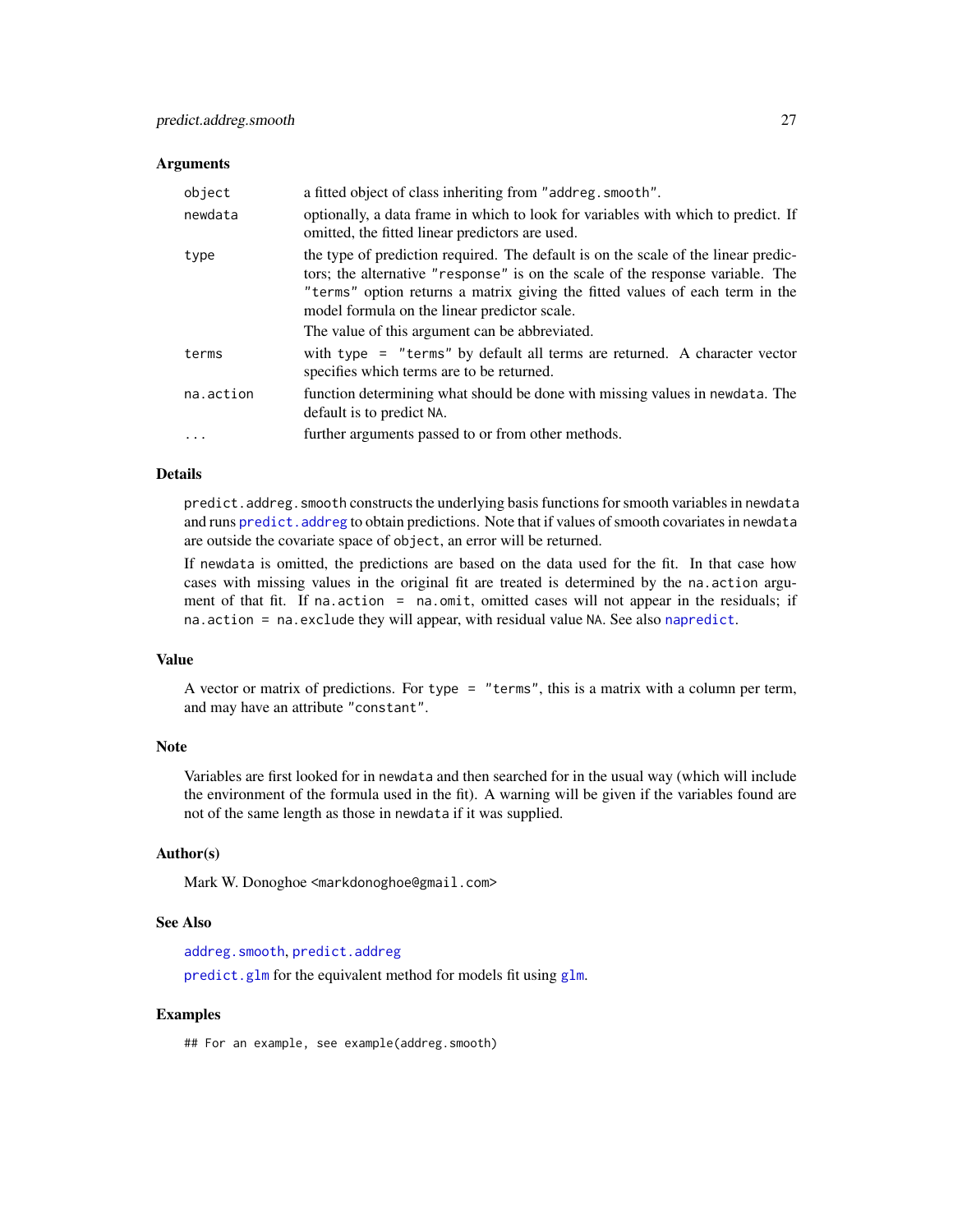<span id="page-27-1"></span><span id="page-27-0"></span>

#### Description

These functions are all [methods](#page-0-0) for class addreg or summary. addreg objects.

#### Usage

```
## S3 method for class 'addreg'
summary(object, correlation = FALSE, ...)
## S3 method for class 'summary.addreg'
print(x, digits = max(3L, getOption("digits") - 3L),
     signif.stars = getOption("show.signif.stars"), ...)
```
# Arguments

| object       | an object of class "addreg", usually from a call to addreg or addreg. smooth.                    |
|--------------|--------------------------------------------------------------------------------------------------|
| $\mathsf{x}$ | an object of class "summary.addreg", usually from a call to summary.addreg.                      |
| correlation  | logical; if TRUE, the correlation matrix of the estimated parameters is returned<br>and printed. |
| digits       | the number of significant digits to use when printing.                                           |
| signif.stars | logical; if TRUE, 'significance stars' are printed for each coefficient.                         |
| $\ddotsc$    | further arguments passed to or from other methods.                                               |

# Details

These perform the same function as [summary.glm](#page-0-0) and [print.summary.glm](#page-0-0), producing similar results for addreg models. print. summary. addreg additionally prints the small-sample corrected AIC (aic.c), the number of EM iterations for the parameterisation corresponding to the MLE, and for negative binomial models, the estimate of  $\phi$  (scale-1) and its standard error.

The dispersion used in calculating standard errors is fixed as 1 for binomial and Poisson models, and is estimated via maximum likelihood for negative binomial models.

#### Value

summary.addreg returns an object of class "summary.addreg", a list with components

| call     | the component from object. |
|----------|----------------------------|
| family   | the component from object. |
| deviance | the component from object. |
| aic      | the component from object. |
| aic.c    | the component from object. |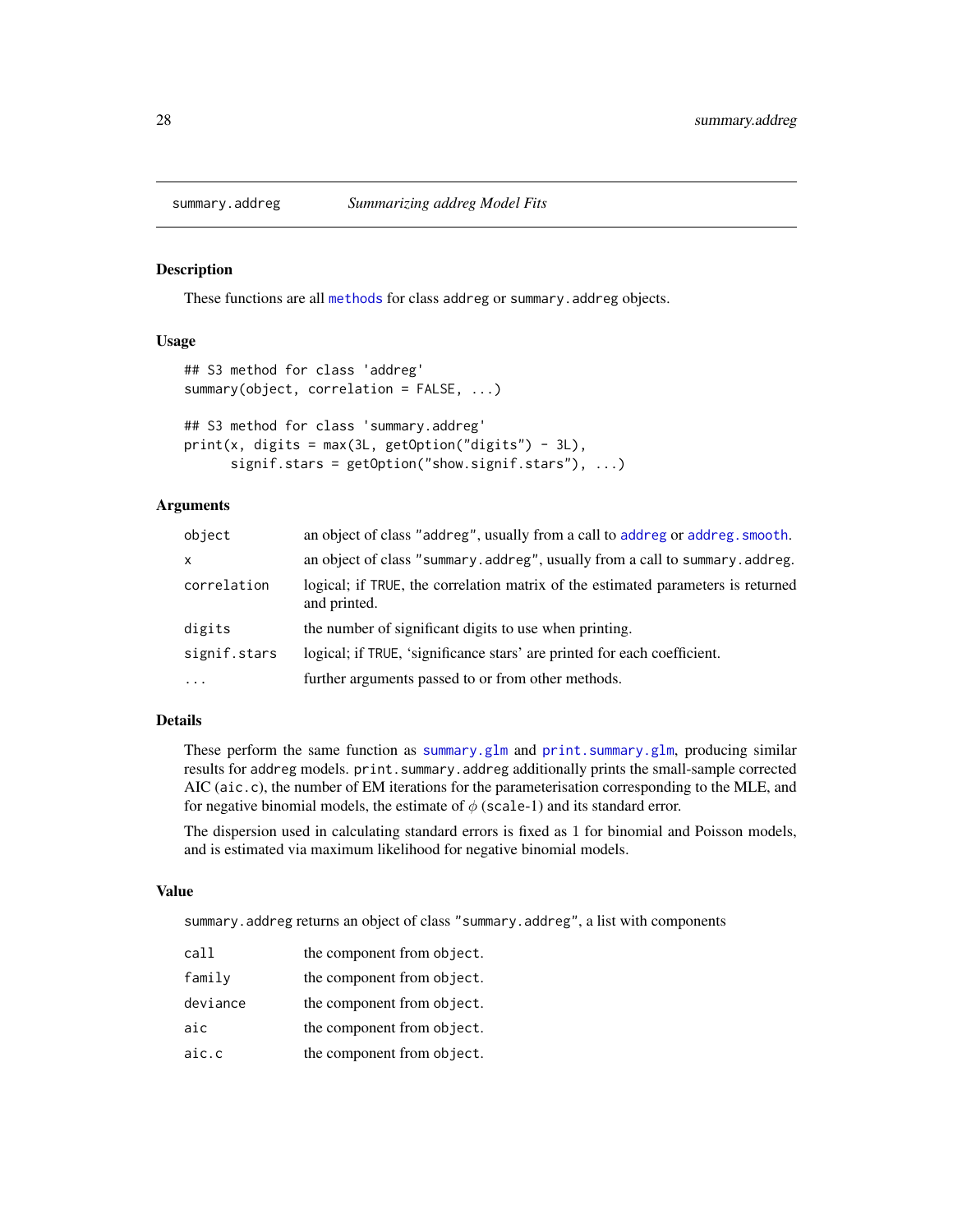<span id="page-28-0"></span>

| df.residual   | the component from object.                                                                                                                                                                                                                                                                                                                                                   |
|---------------|------------------------------------------------------------------------------------------------------------------------------------------------------------------------------------------------------------------------------------------------------------------------------------------------------------------------------------------------------------------------------|
| null.deviance | the component from object.                                                                                                                                                                                                                                                                                                                                                   |
| df.null       | the component from object.                                                                                                                                                                                                                                                                                                                                                   |
| iter          | the component from object.                                                                                                                                                                                                                                                                                                                                                   |
|               | deviance resid the deviance residuals: see residuals.glm.                                                                                                                                                                                                                                                                                                                    |
| coefficients  | the matrix of coefficients, standard errors, z-values and p-values.                                                                                                                                                                                                                                                                                                          |
| aliased       | included for compatibility — always FALSE.                                                                                                                                                                                                                                                                                                                                   |
| dispersion    | the inferred/estimated dispersion.                                                                                                                                                                                                                                                                                                                                           |
| df            | included for compatibility $-$ a 3-vector of the number of coefficients, the num-<br>ber of residual degrees of freedom, and the number of coefficients (again).                                                                                                                                                                                                             |
| cov.unscaled  | the unscaled (dispersion $= 1$ ) estimated covariance matrix of the estimated<br>coefficients. NaN if object \$boundary == TRUE.                                                                                                                                                                                                                                             |
| cov.scaled    | ditto, scaled by dispersion.                                                                                                                                                                                                                                                                                                                                                 |
| correlation   | if correlation is TRUE, the estimated correlations of the estimated coefficients.<br>NaN if object\$boundary $==$ TRUE.                                                                                                                                                                                                                                                      |
|               | $\mathcal{L} = \{ \mathbf{r}^T \mathbf{r}^T \mathbf{r}^T \mathbf{r}^T \mathbf{r}^T \mathbf{r}^T \mathbf{r}^T \mathbf{r}^T \mathbf{r}^T \mathbf{r}^T \mathbf{r}^T \mathbf{r}^T \mathbf{r}^T \mathbf{r}^T \mathbf{r}^T \mathbf{r}^T \mathbf{r}^T \mathbf{r}^T \mathbf{r}^T \mathbf{r}^T \mathbf{r}^T \mathbf{r}^T \mathbf{r}^T \mathbf{r}^T \mathbf{r}^T \mathbf{r}^T \mathbf$ |

For negative binomial models, the object also contains

| phi     | the estimate of $\phi$ (scale-1). |
|---------|-----------------------------------|
| var.phi | the estimated variance of phi.    |

# Note

If object\$boundary == TRUE, the standard errors of the coefficients are not valid, and a matrix of NaNs is returned by [vcov.addreg](#page-29-1).

# Author(s)

Mark W. Donoghoe <markdonoghoe@gmail.com>

# See Also

[addreg](#page-2-1), [summary.glm](#page-0-0)

# Examples

## For an example, see example(addreg)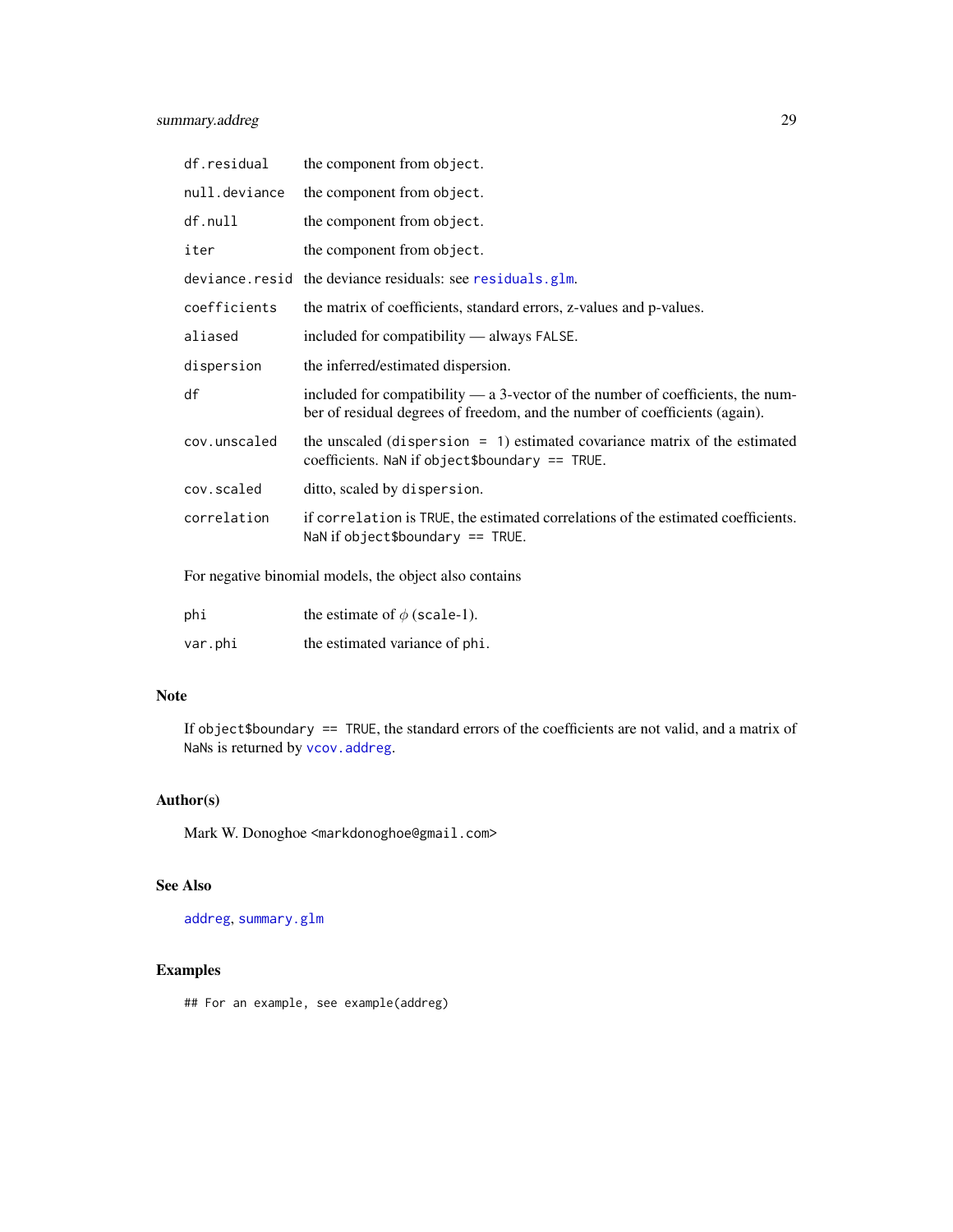<span id="page-29-1"></span><span id="page-29-0"></span>

#### Description

Returns the variance-covariance matrix of the main parameters of a fitted addreg model object.

#### Usage

## S3 method for class 'addreg' vcov(object, ...)

# Arguments

| object | an object of class "addreg", usually from a call to addreg or addreg. smooth. |
|--------|-------------------------------------------------------------------------------|
| .      | additional arguments for method functions.                                    |

# Details

An equivalent method to [vcov](#page-0-0), to use with [addreg](#page-2-1) models.

#### Value

A matrix of the estimated covariances between the parameter estimates in the linear or non-linear predictor of the model. This should have row and column names corresponding to the parameter names given by the [coef](#page-0-0) method.

# Note

If object\$boundary == TRUE, the standard errors of the coefficients are not valid, and a matrix of NaNs is returned.

# Author(s)

Mark W. Donoghoe <markdonoghoe@gmail.com>

#### See Also

[summary.addreg](#page-27-1), [vcov.glm](#page-0-0)

# Examples

## For an example, see example(addreg)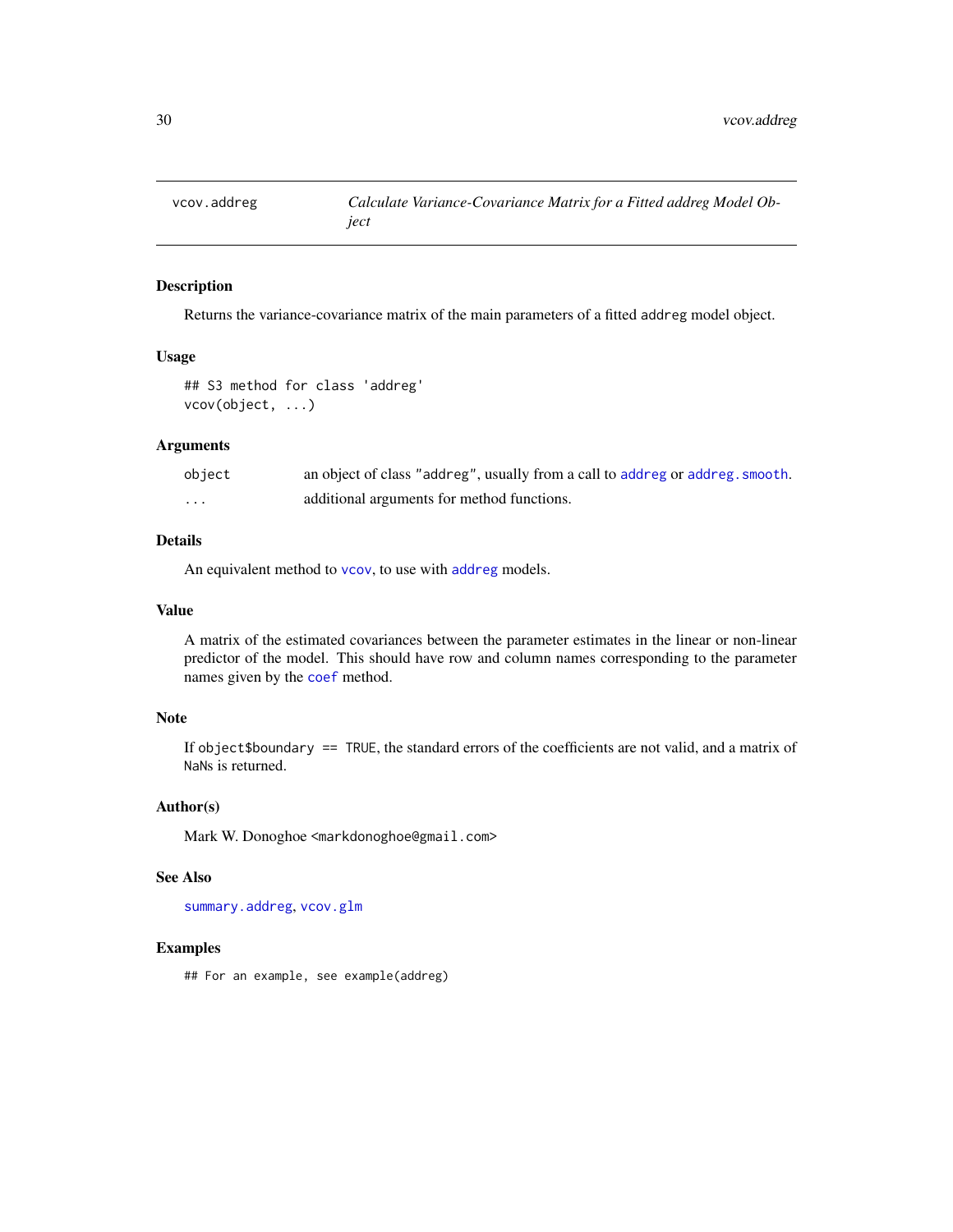# <span id="page-30-0"></span>**Index**

∗Topic design contr.isotonic, [15](#page-14-0) ∗Topic misc conv.test, [17](#page-16-0) ∗Topic models addreg, [3](#page-2-0) addreg.control, [7](#page-6-0) anova.addreg, [12](#page-11-0) confint.addreg, [14](#page-13-0) conv.test, [17](#page-16-0) interpret.addreg.smooth, [18](#page-17-0) negbin1, [19](#page-18-0) plot.addreg.smooth, [24](#page-23-0) predict.addreg, [25](#page-24-0) predict.addreg.smooth, [26](#page-25-0) summary.addreg, [28](#page-27-0) vcov.addreg, [30](#page-29-0) ∗Topic optimize addreg.control, [7](#page-6-0) ∗Topic package addreg-package, [2](#page-1-0) ∗Topic regression addreg, [3](#page-2-0) addreg-package, [2](#page-1-0) addreg.smooth, [9](#page-8-0) anova.addreg, [12](#page-11-0) nnnegbin, [20](#page-19-0) nnpois, [22](#page-21-0) plot.addreg.smooth, [24](#page-23-0) predict.addreg, [25](#page-24-0) predict.addreg.smooth, [26](#page-25-0) summary.addreg, [28](#page-27-0) vcov.addreg, [30](#page-29-0) ∗Topic smooth addreg.smooth, [9](#page-8-0) B.Iso, [13](#page-12-0) interpret.addreg.smooth, [18](#page-17-0) plot.addreg.smooth, [24](#page-23-0) predict.addreg.smooth, [26](#page-25-0)

addreg, *[2](#page-1-0)*, [3,](#page-2-0) *[8](#page-7-0)[–14](#page-13-0)*, *[17](#page-16-0)[–20](#page-19-0)*, *[22](#page-21-0)*, *[25,](#page-24-0) [26](#page-25-0)*, *[28](#page-27-0)[–30](#page-29-0)* addreg-package, [2](#page-1-0) addreg.control, *[4](#page-3-0)*, [7,](#page-6-0) *[10](#page-9-0)*, *[20](#page-19-0)*, *[22](#page-21-0)* addreg.smooth, *[2](#page-1-0)*, *[5,](#page-4-0) [6](#page-5-0)*, [9,](#page-8-0) *[13,](#page-12-0) [14](#page-13-0)*, *[18](#page-17-0)*, *[24](#page-23-0)[–28](#page-27-0)*, *[30](#page-29-0)* anova, *[13](#page-12-0)* anova.addreg, [12](#page-11-0) anova.addreglist *(*anova.addreg*)*, [12](#page-11-0) anova.glm, *[12,](#page-11-0) [13](#page-12-0)* as.data.frame, *[4](#page-3-0)*, *[10](#page-9-0)* B, *[9–](#page-8-0)[11](#page-10-0)*, *[18](#page-17-0)* B *(*B.Iso*)*, [13](#page-12-0) B.Iso, [13](#page-12-0) binomial, *[4](#page-3-0)*, *[9](#page-8-0)*

cat, *[8](#page-7-0)* coef, *[30](#page-29-0)* coefficients, *[6](#page-5-0)* confint.addreg, [14](#page-13-0) confint.default, *[14,](#page-13-0) [15](#page-14-0)* contr.isotonic, [15](#page-14-0) contr.opisotonic *(*contr.isotonic*)*, [15](#page-14-0) contr.treatment, *[16](#page-15-0)* contrasts, *[16](#page-15-0)* conv.test, *[8](#page-7-0)*, [17,](#page-16-0) *[21](#page-20-0)*, *[23](#page-22-0)*

effects, *[6](#page-5-0)* environment, *[4](#page-3-0)*, *[10](#page-9-0)* eval, *[18](#page-17-0)*

factor, *[5](#page-4-0)* family, *[4](#page-3-0)*, *[9](#page-8-0)*, *[19](#page-18-0)* fitted.values, *[6](#page-5-0)* formula, *[4](#page-3-0)*, *[9](#page-8-0)*, *[18](#page-17-0)*

gam, *[13](#page-12-0)* glm, *[2,](#page-1-0) [3](#page-2-0)*, *[5,](#page-4-0) [6](#page-5-0)*, *[8](#page-7-0)*, *[11](#page-10-0)*, *[26,](#page-25-0) [27](#page-26-0)* glm.control, *[8](#page-7-0)*, *[17](#page-16-0)* glm.fit, *[17](#page-16-0)*